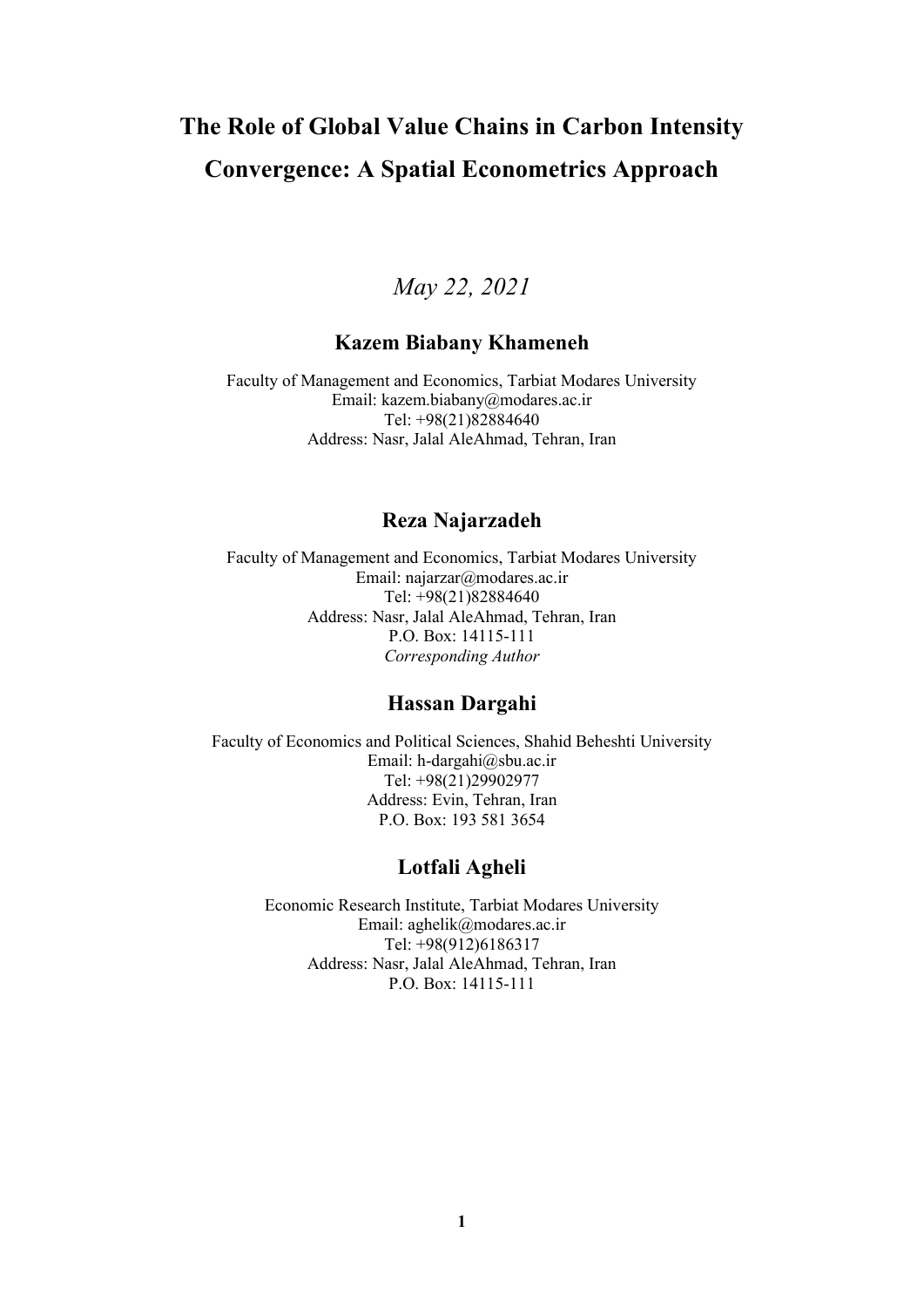# **The Role of Global Value Chains in Carbon Intensity Convergence: A Spatial Econometrics Approach**

**Abstract:** The expansion of trade agreements has provided a potential basis for trade integration and economic convergence of different countries. Moreover, developing and expanding global value chains (GVCs) have provided more opportunities for knowledge and technology spillovers and the potential convergence of production techniques. This can result in conceivable environmental outcomes in developed and developing countries. This study investigates whether GVCs can become a basis for the carbon intensity (CI) convergence of different countries. To answer this question, data from 101 countries from 1997 to 2014 are analyzed using spatial panel data econometrics. The results indicate a spatial correlation between GVCs trade partners in terms of CI growth, and they confirm the GVCs-based conditional CI convergence of the countries. Moreover, estimates indicate that expanding GVCs even stimulates bridging the CI gap between countries, *i.e.*, directly and indirectly through spillover effects. According to the results, GVCs have the potential capacity to improve the effectiveness of carbon efficiency policies. Therefore, different dimensions of GVCs and their benefits should be taken into account when devising environmental policies.

**Keywords:** global value chains, carbon intensity, conditional convergence, spatial panel data regression, trade in value-added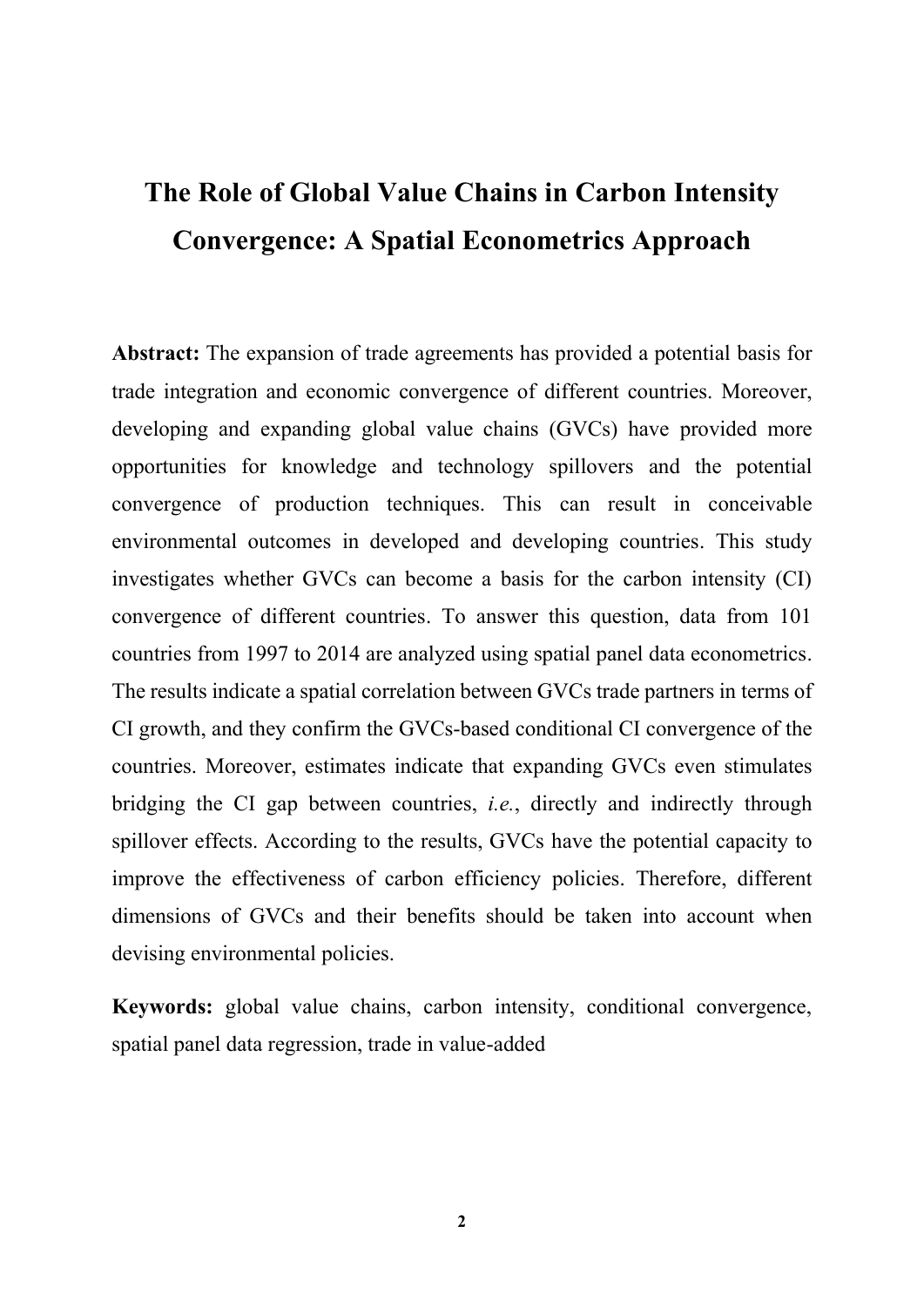#### **1. Introduction**

The impacts of trade on the environment and greenhouse gas emissions have been among the controversial topics in the economic literature over the past three decades, and it is still difficult to determine whether trade is good for the environment or not (Frankel and Rose, 2005). Apart from how trade affects the environment, trade agreements and integrations have raised the likelihood for the potential convergence of environmental indicators of various countries (Apergis and Payne, 2020; Baghdadi et al., 2013). Meanwhile, dramatic changes in trade and globalization processes, such as the emergence of GVCs and the international fragmentation of production, have provided more opportunities for trade integration and further expansion of knowledge and technology flows among countries.

This study aims to determine if GVCs can provide a basis for the CI convergence of countries and how expanding participation in GVCs affects CI growth. The answers to these questions can somewhat clarify how this new form of trade can bridge the CI gap between countries, and how expanding participation in GVCs can be a strategy to reduce environmental degradation. The answers might even reveal that this new form of trade is not only detrimental, but also beneficial to the environment. As acknowledged by Thomakos and Alexopoulos (2016), CI is the strongest explanatory variable in the Environmental Performance Index<sup>1</sup> (EPI). In other words, these two are two sides of the same coin. Therefore, CI changes can properly measure the environmental performance of countries. If we find out how GVCs affect the CI changes of countries, we can then appropriately generalize it to environmental performance, benefit from GVC capacities to formulate environmental protection policies and regulations, and reach multilateral agreements to mitigate climate change.

<sup>1</sup> https://epi.yale.edu/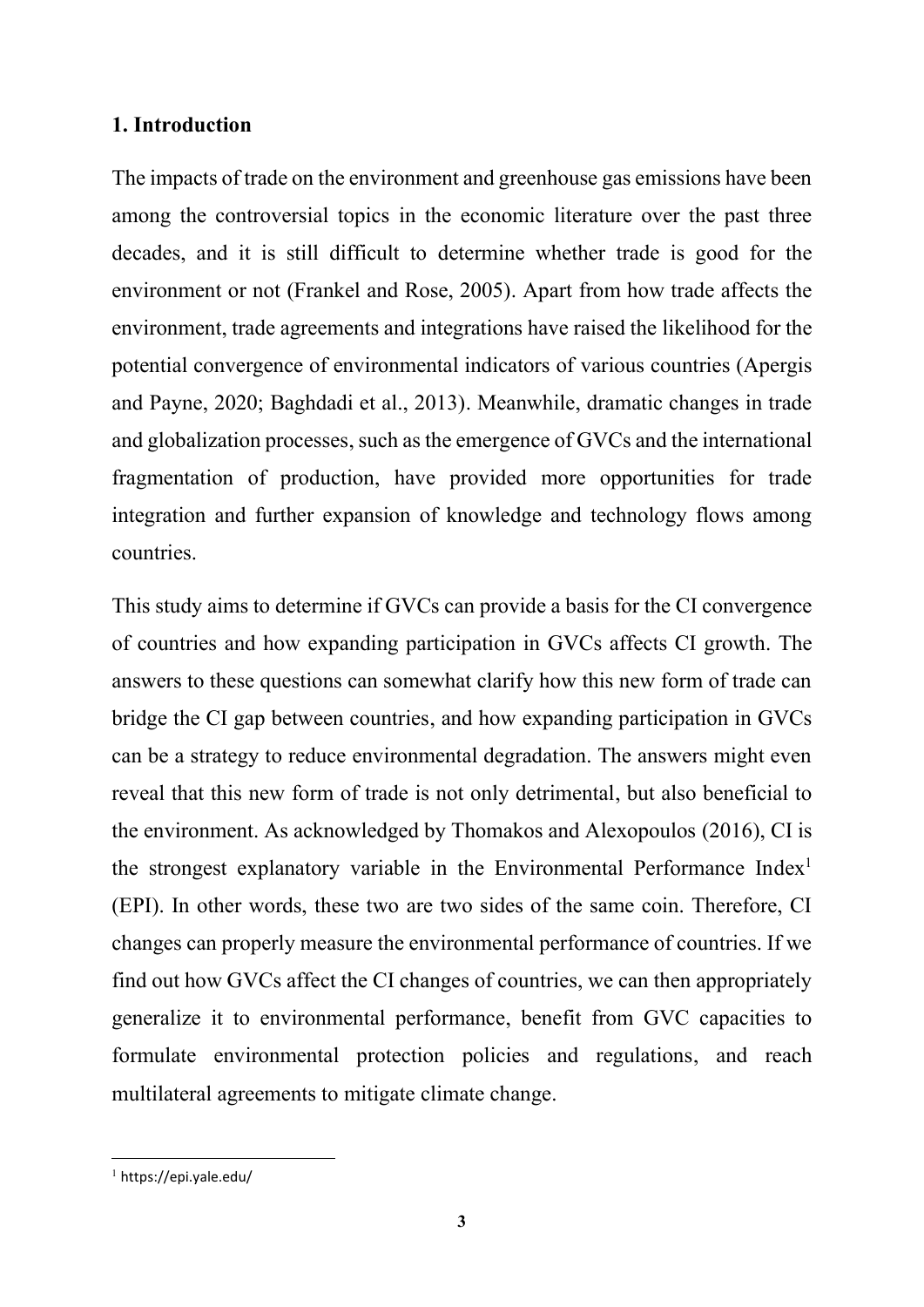The rest of this paper is organized as follows: Sections 2 and 3 review the theoretical foundations and the research background. The methodology for the data analysis is introduced in Section 4, and the results are presented in Section 5. Finally, Section 6 discusses the results and draws the conclusions.

#### **2. Theoretical Foundations**

There are different views on the link between trade and the environment in the economic literature. Some refer to the positive environmental impacts of trade through technology development and transfer and spillover effects, while others discuss the pollution haven hypothesis (PHH) and the potential degradation of the environment in developing countries through trade with developed countries. However, some argue that trade is detrimental to the environment because it scales up the economic activities that are inherently harmful to the environment and encourages the polluting countries to engage more extensively in highlypolluting activities (Copeland and Taylor, 2013; Weber et al., 2021). Thus, trade is a double-edged sword that can both help protect the environment through the development and spillover of eco-friendly technologies (Lovely and Popp, 2011; Nemati et al., 2019) and be a ground for environmental degradation, as suggested by the pollution haven hypothesis and the factor endowment theory (Antweiler et al., 2001; Cherniwchan et al., 2017; Shen, 2008).

The recent increase in the number of trade agreements and the emergence of GVCs, which account for more than half of the global trade, have fundamentally altered the structure and organization of international trade, encouraging the establishment of international production networks and massive developments in bilateral trade, especially for intermediate goods. This new wave of globalization has also redrawn the boundaries of knowledge, production structure, and comparative advantages of different countries, while changing the relations between developed and developing countries (Baldwin, 2017). GVCs have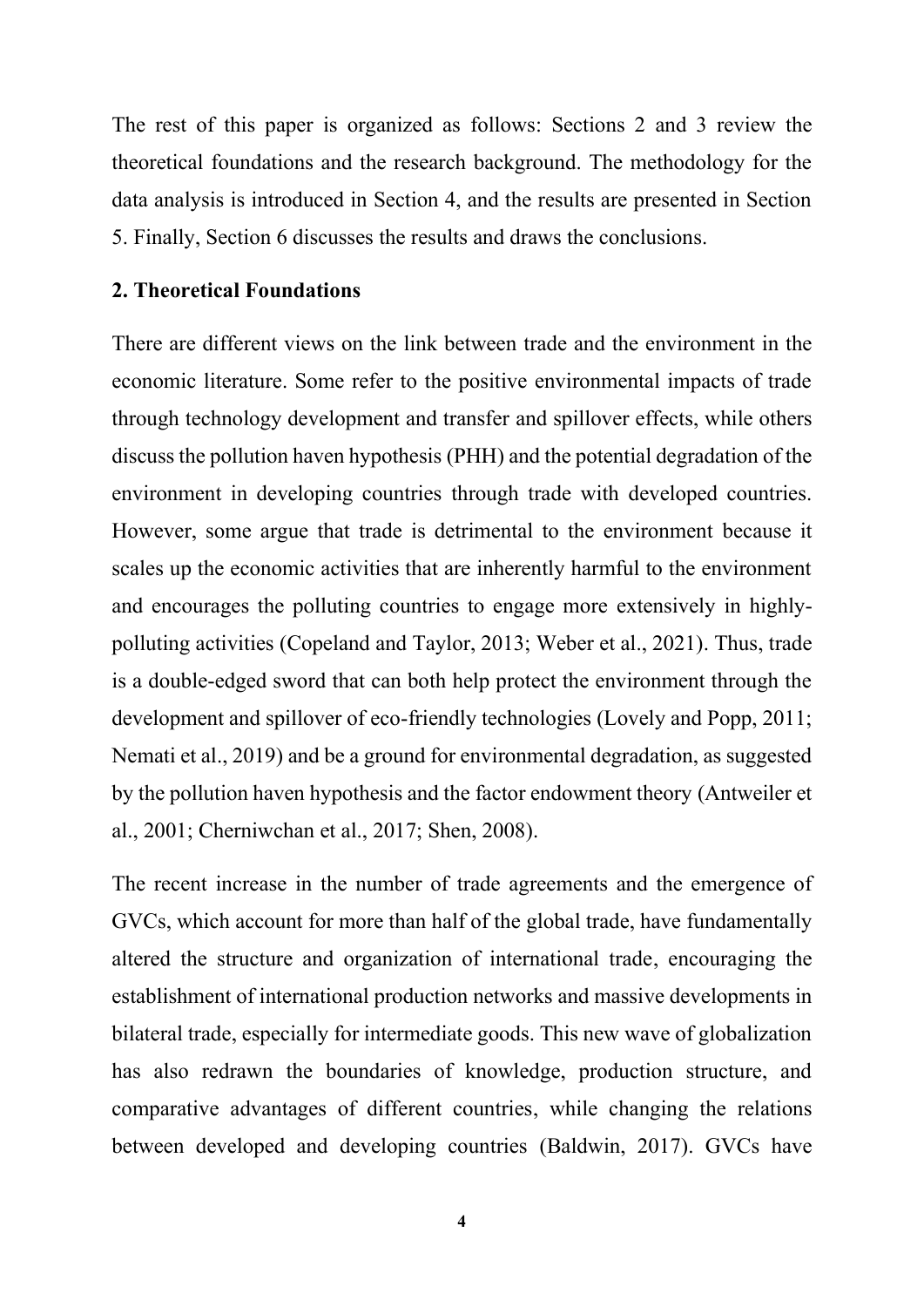facilitated the transfer of technical innovations, skills, and knowledge from developed countries to developing countries (Jangam and Rath, 2020), allowing developing countries to enter global markets and reap potential benefits without having to develop ancillary industries and resorting to the local production of all the required inputs (Rodrik, 2018).

Countries have already been participating in international trade (*e.g.,* developing countries import parts and technology to produce and supply goods to the domestic market). However, the new form of trade has increased the countries' use of international production networks, intensified the knowledge information flows (Taglioni et al., 2016), and facilitated further knowledge spillovers compared to the traditional trade methods (Piermartini and Rubínová, 2014). Knowledge flows more easily within the supply chain because the outsourcer transfers the necessary knowledge and technology to the input producer firm to ensure the efficient production of inputs and compliance with its production standards (Piermartini and Rubínová, 2014).

By reallocating scarce resources to the most profitable activities, GVCs can increase the efficiency of an economy by improving static efficiency (*i.e.*, modifying existing processes and capacities) and dynamic efficiency (*i.e.*, creating new processes and capacities). As shown by Kummritz (2016), the expansion of GVCs is expected to raise per capita income, investment, productivity, and domestic value-added production. Participation in supply chains and international production networks can also lead to learning-by-doing benefits, economies of scale, and technology progress and spillovers, and even accelerate the industrialization process and the development of the country's service sector (Bernhardt and Pollak, 2016; Dorrucci et al., 2019; Ignatenko et al., 2019; Kummritz, 2016; Pigato et al., 2020; Taglioni et al., 2016). Markusen (1984) also argues that the increasing global technical efficiency is associated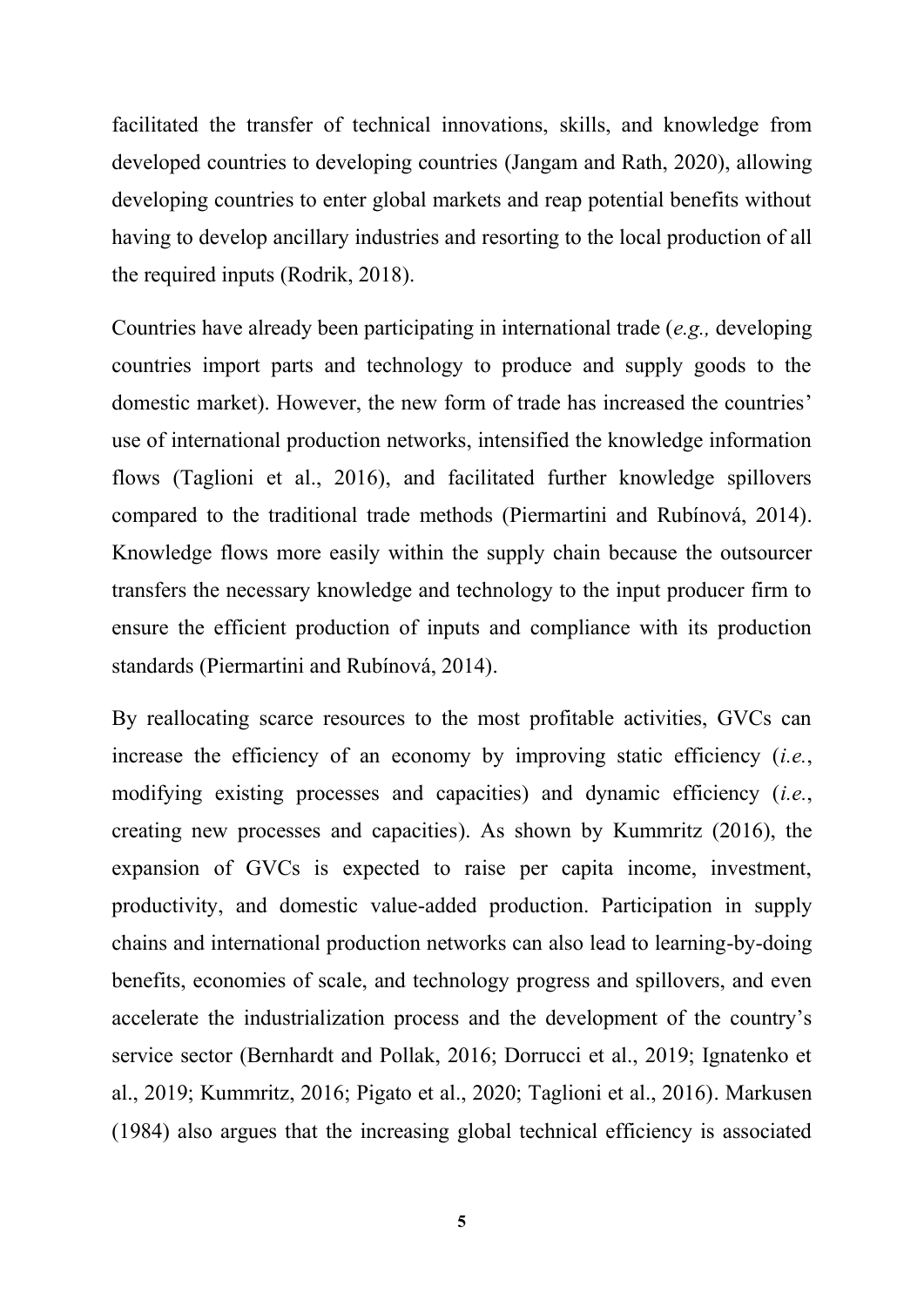with the growth of multinational enterprises (a key element of GVCs) as there is evidence of technology spillovers following their activities (Keller, 2010).

The outcomes and effects of expanding participation in GVCs are beyond economic growth. For example, the growth of GVCs and trade in intermediate inputs can improve South-South trade (Hanson, 2012). Moreover, expanding GVCs can intensify the transmission of shocks, the synchronization of global business cycles, and changes in specialization patterns, while also causing transformations in international trade policies (Dorrucci et al., 2019; Wang et al., 2017). However, the effects of GVCs on the environmental performance of countries and their role in environmental phenomena have received little attention in the relevant literature.

If GVCs facilitate the convergence of production techniques as expected (Rodrik, 2018), integration of GVCs with technological advancement and transfer will increase the countries' income level, thus possibly helping to converge some of their economic indicators (Ignatenko et al., 2019). The existing evidence also suggests that trade, trade integration, and regional cooperation help increase the convergence of energy efficiency, energy intensity, and environmental performance of the countries (Han et al., 2018; Qi et al., 2019; Wan et al., 2015). Meanwhile, trade integration requires changes in the existing standards and regulations (even environmental standards and regulations) of the countries to reduce trade frictions and facilitate trade flows (Nicoletti et al., 2003). Holzinger *et al*. (2008) also showed that increasing international links would lead to the convergence of the involved countries' environmental policies. The expansion of multinational corporations also contributes to sustainable management, knowledge transfer, and the development of low-CI production technologies (López et al., 2019).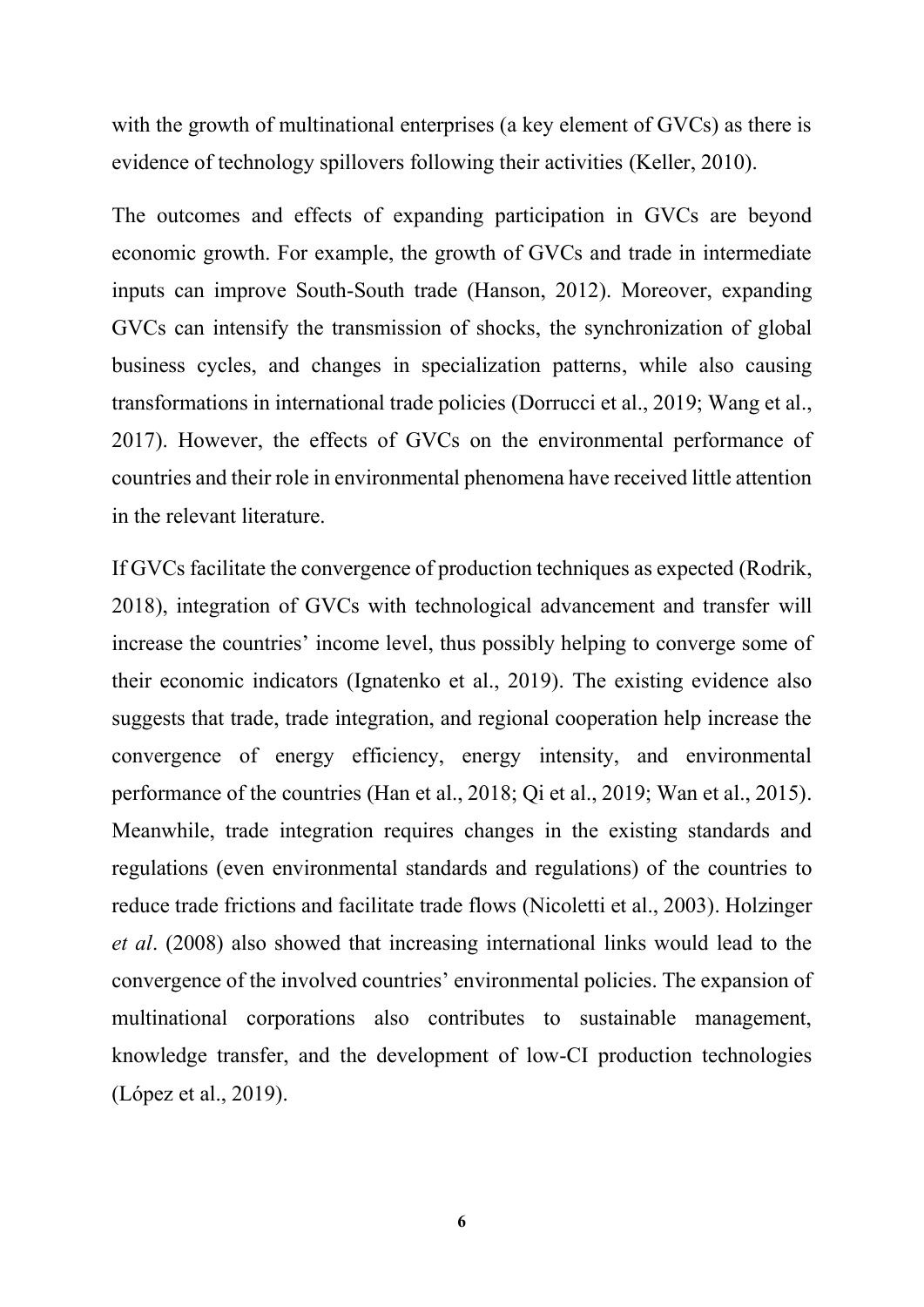On the other hand, the new form of trade may not only help countries converge by equalizing the prices of production factors, but also improve the environmental performance of the countries by increasing technology spillovers and environmentally-efficient knowledge. Along with technical progress, the spillover, diffusion, and transfer of cleaner technologies to countries with lower energy and environmental efficiency, especially developing countries, will further improve environmental performance (Gerlagh and Kuik, 2014; Huang et al., 2020; Jaffe et al., 2002; LeSage and Fischer, 2008; Wan et al., 2015). Jiang *et al*. (2019) reported that countries with technologically-advantageous trading partners emitted less carbon because they were allowed to share the produced resources with their major trading partners. Additionally, the flow of knowledge between firms in GVCs can accelerate advances in eco-friendly technologies. The expansion of GVCs can also bring more affordable and less expensive technologies for the generation and consumption of clean and more efficient sources of energy (WDR, 2020).

Therefore, expanding GVCs can potentially provide more opportunities for the convergence of the environmental performance of the involved countries. Nevertheless, confirming or rejecting such hypotheses will require empirical tests, which is the purpose of this study.

#### **3. Research Background**

To the best of our knowledge, the role of GVCs in converging the environmental performance of countries has not yet been studied. However, some studies have dealt with the effects of trade and foreign direct investment (FDI) on the convergence of energy intensity and carbon emissions. For example, Wan *et al*. (2015) analyzed the effects of trade spillovers on the energy efficiency convergence of 16 EU countries using spatial panel data. Their results indicated a correlation (spatial autocorrelation) between two trading partners in terms of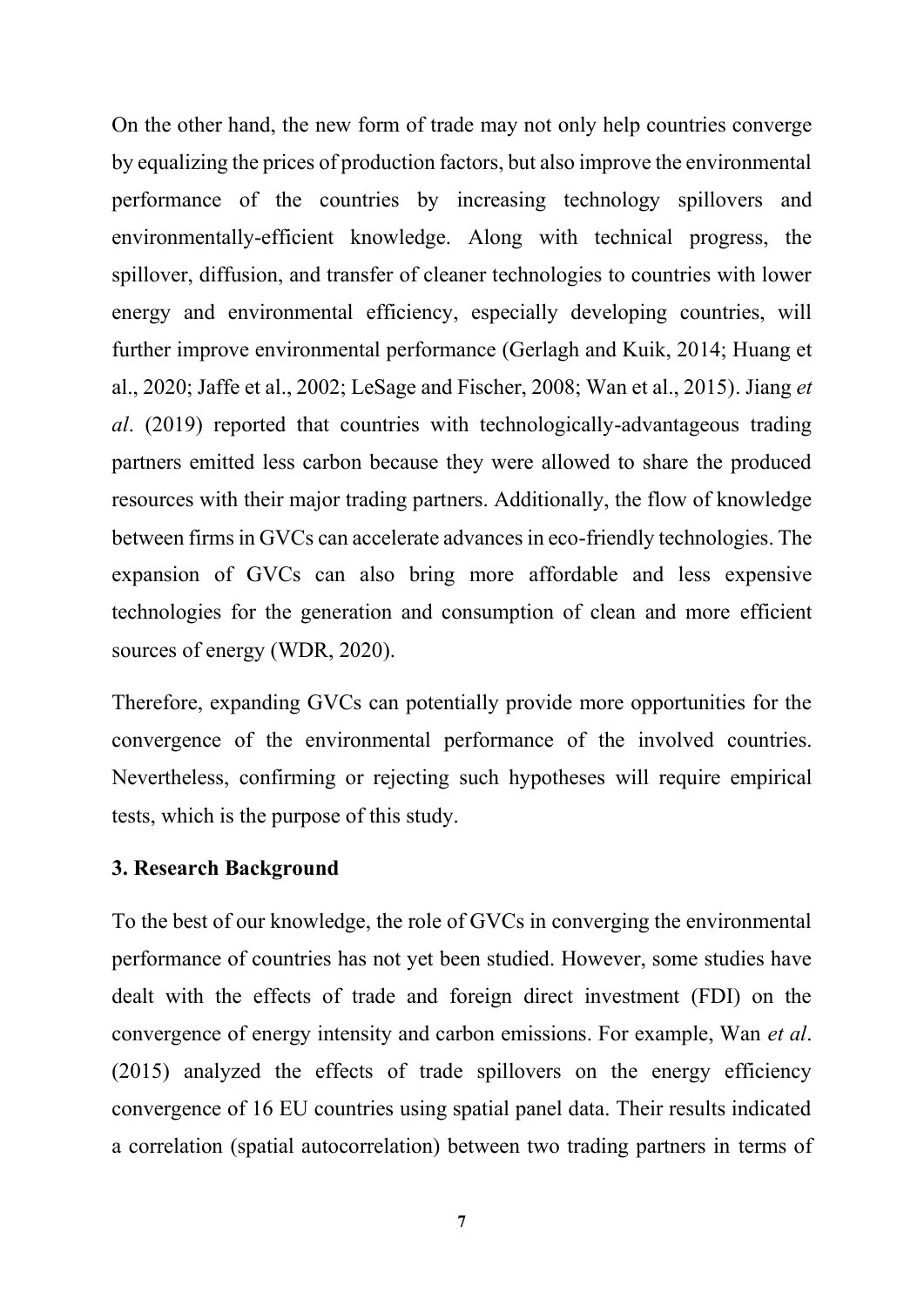energy efficiency. They confirmed the existence of a convergence and found that countries with greater reliance on trade had higher energy efficiency growth and a higher convergence rate because trade facilitated competition and technological influences, preventing the occurrence of the race to the bottom.

Jiang *et al*. (2018) studied the convergence of energy intensity in Chinese provinces in the period from 2003 to 2015 using a spatial regression model. They concluded that neglecting spatial spillovers would lead to the underestimation of conditional convergence. They argued that reduced energy intensity depended on the internal factors of each province, while it was also influenced by spatial spillover effects of the neighbors, especially technology and knowledge spillovers and input-output relationships. Their findings also revealed that FDI played a major role in reducing energy intensity.

You and Lv (2018) studied the spatial effects of economic globalization on  $CO<sub>2</sub>$ emissions in 83 countries over the period from 1985 to 2013 using a spatial panel approach. They found a spatial correlation in the  $CO<sub>2</sub>$  emission of countries. Moreover, they concluded that having highly-globalized neighbors would improve the environmental quality of a country, indicating that international cooperation and economic integration are important for the environment.

Huang *et al*. (2019) conducted a study on 61 countries based on data from 1992 to 2016 using the panel smooth transition regression (PSTR) model. They report that the globalization threshold (KOF index) affects the conditional convergence of energy intensity in a nonlinear manner, *i.e.*, as the globalizations crosses the threshold, convergence speeds up. They suggest that increasing interactions between countries through trade and political, social, and interregional cooperation can reduce energy intensity.

Xin-gang *et al*. (2019) studied the role of FDI in reducing the energy efficiency gap between different regions of China in the period from 2005 to 2014 using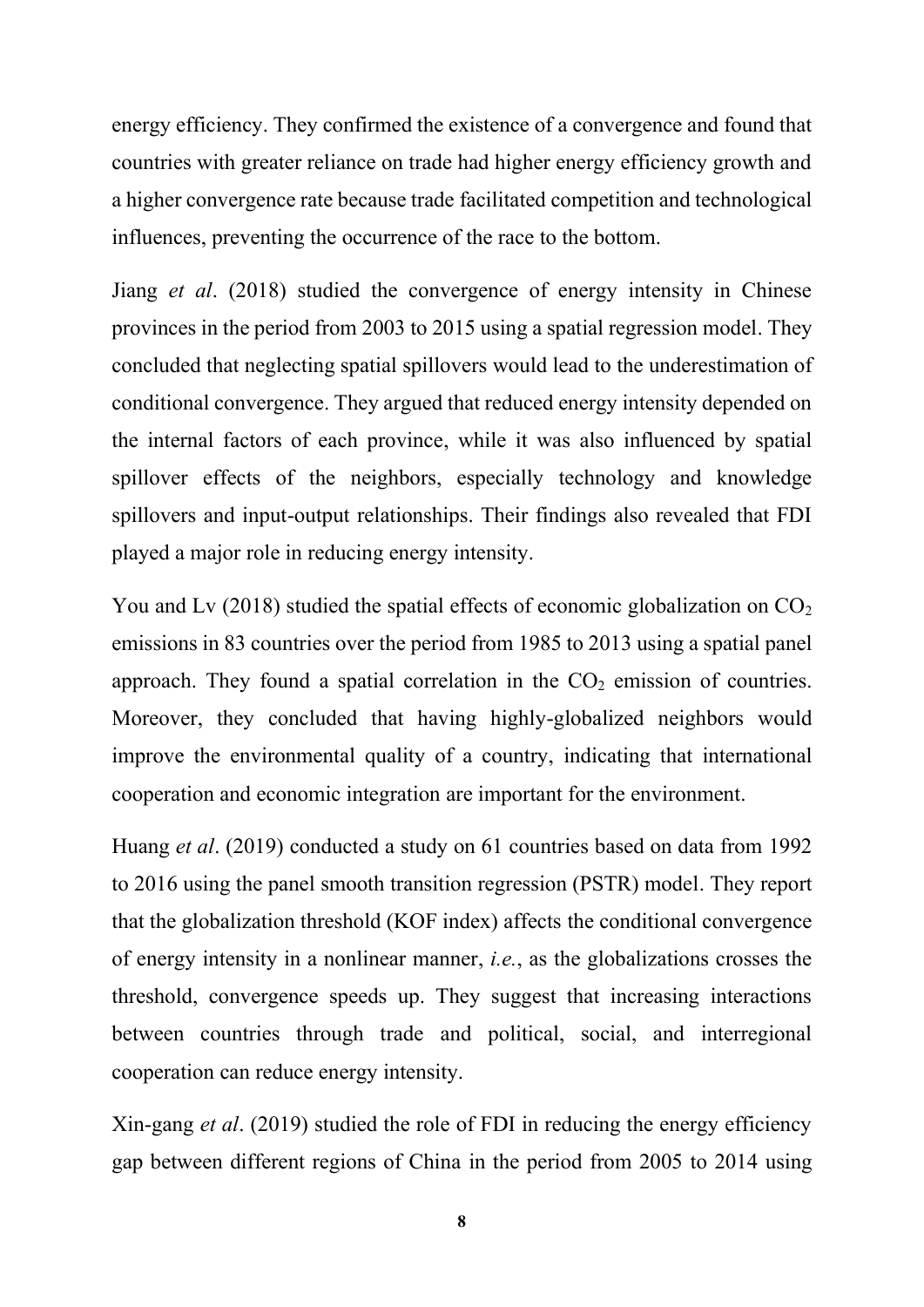spatial econometric models. Their results showed that there was no absolute convergence; however, they found conditional convergence in the energy intensity of the studied regions, which was strengthened by FDI. They also reported the spatial spillover effects of FDI.

Huang *et al*. (2019) analyzed the CI convergence of Chinese provinces in the period from 2000 to 2016 using a dynamic spatial regression approach. They concluded that there was a CI convergence in Chinese provinces, stating that FDI, trade openness, and spatial spillover effects could help reduce energy intensity.

Awad (2019) estimated panel cointegration regressions to determine the effects of intercontinental trade (trade with countries outside Africa) of 46 African countries on  $CO<sub>2</sub>$  and PM10 emissions from 1990 to 2017. The results indicated that intercontinental trade improved Africa's environmental quality because countries of this continent were able to achieve sustainable development by overcoming challenges such as poverty and internal strife through trade mechanisms.

Qi *et al*. (2019) studied the energy intensity convergence in 56 countries of the Belt and Road Initiative (BRI) using the smooth transition regression (STR) model with an emphasis on the role of China's trade with these countries in energy intensity convergence. The results indicated that trade facilitated energy intensity convergence and the convergence rate was higher in countries with large bilateral trade with or considerable technology imports from China. They also provided evidence of spillover effects of technology.

Some studies have recently analyzed the effects of GVCs on the environment and energy. For instance, Kaltenegger *et al*. (2017) studied the effects of GVCs on the energy footprint in 40 countries using structural decomposition analysis. The results showed that there was an increase of about 29% in the global energy footprint from 1995 to 2009 mainly due to the growth of economic activities. On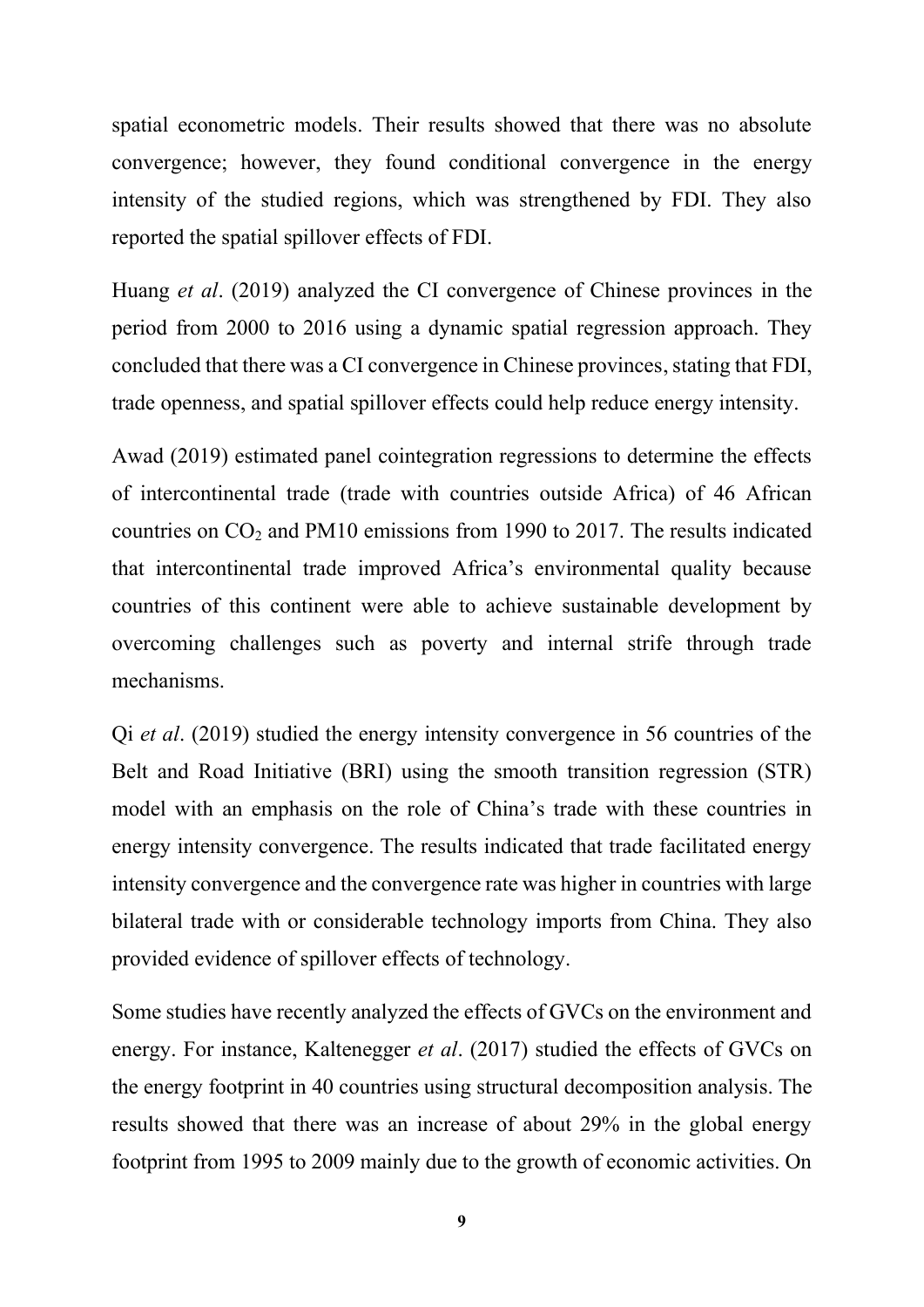the other hand, the reduced sectoral energy intensity was the main factor slowing down energy consumption. Changes in GVCs were responsible for a 7.5% increase in the global energy consumption, 5.5% of which was related to the increased backward linkages, and 1.8% could be attributed to changes in the regional composition of intermediate inputs. Although the global economic boom in East Asia has increased the global energy footprint, the sectoral composition of GVCs has negligible effects on the energy footprint.

Liu *et al*. (2018) studied the effects of the GVC position of 14 Chinese manufacturing industries on their energy and environmental efficiency in the period from 1995 to 2009. They concluded that there was a positive feedback relationship between these industries, and the improved GVC position of the industries caused a 35% improvement in their energy and environmental efficiency. They suggested that the allocation of more budget to research and development activities and the promotion of knowledge absorption capacities were necessary to achieve a better GVC position and improve the environment.

Sun *et al*. (2019) analyzed the effects of the GVC position on the carbon efficiency of 60 countries in the period from 2000 to 2011 using data envelopment analysis (DEA) and panel remission. They concluded that the promoted GVC position improved both energy efficiency and carbon efficiency. They also showed that the effects of promoting the GVC position were greater on technological industries than labor-intensive and resource-intensive industries.

Yasmeen *et al*. (2019) studied the effects of trade in value-added (TiVA) on air pollutants in 39 countries in the period from 1995 to 2009. The panel regression results indicated that there was an inverted-U relationship between TiVA and the concentration of air pollutants, and the effects of TiVA were greater on carbon monoxide than other pollutants. They concluded that the early stages of TiVA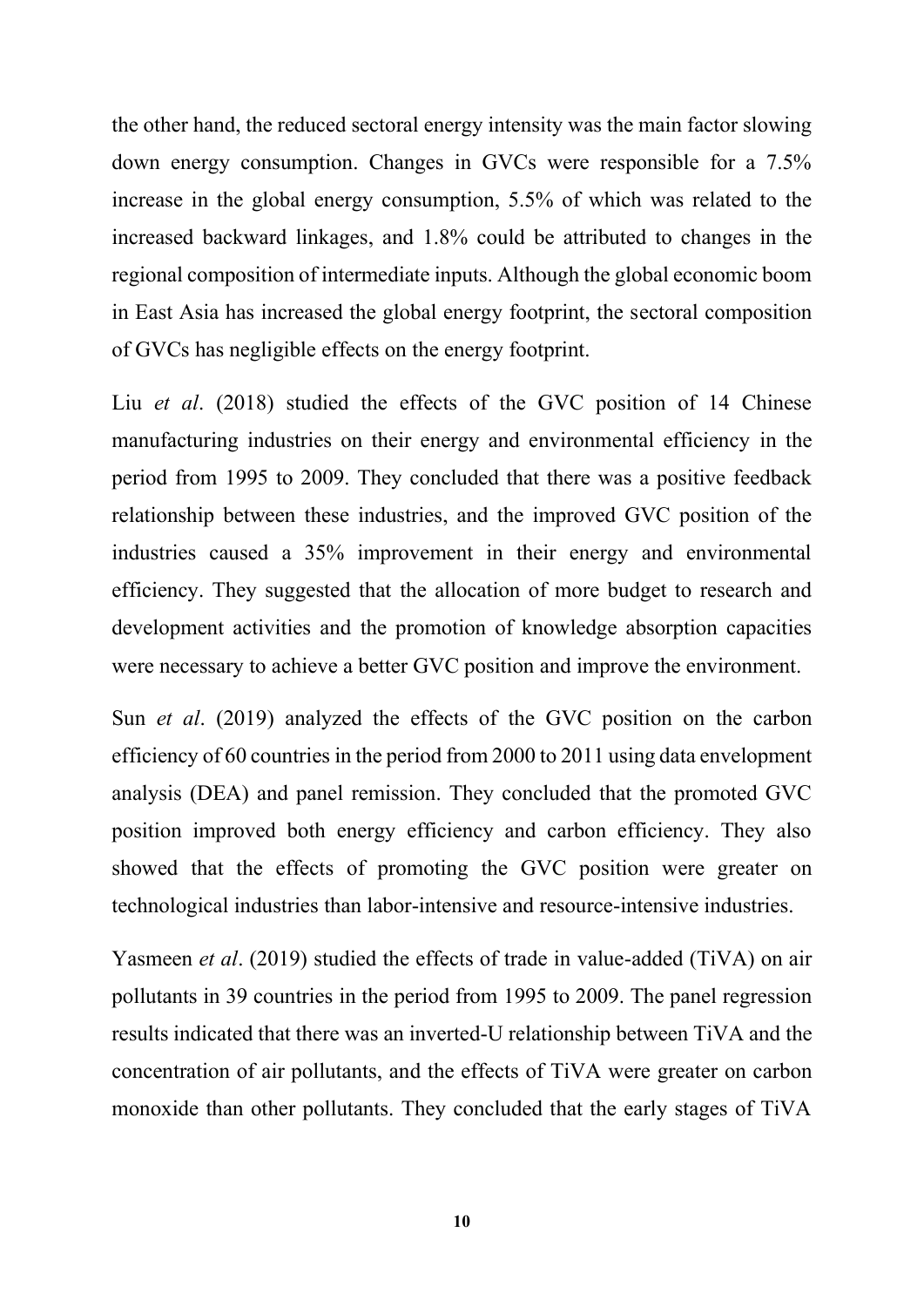might increase environmental pollution; however, further development of TiVA and production methods could reduce the concentration of air pollutants.

#### **4. Methodology**

This study first analyzes whether there is a GVC-based correlation between countries in terms of CI growth. Then, it investigates the role of expanding participation in GVCs in the CI convergence of the countries. The possible spillover effects of participation in GVCs are also addressed. Therefore, it is necessary to employ appropriate statistical techniques that can both consider spatial dimensions of the statistical data and model spillover effects. The spatial statistics used in this study for data analysis will be discussed in the next subsections.

#### **4.1. Spatial Autocorrelation**

Spatial autocorrelation is based on the assumption that adjacent subjects are more similar to each other. Suppose that countries i and j have a very high volume/value of bilateral TiVA and considerable trade relations. In other words, they are trade neighbors. Can this neighborhood play a role in their correlation in terms of CI growth? Measures such as Moran's I and Geary's C are usually used to examine such a spatial autocorrelation. These two measures show whether there is a correlation between the two countries in terms of CI growth concerning GVCs.

Moran's I for a dataset is calculated using the following equation (Gangodagamage et al., 2008; Kalkhan, 2011, chap. 3):

$$
I = \frac{\frac{1}{W} \sum_{i} \sum_{i \neq j} w_{ij} (z_i - \bar{z}) \cdot (z_j - \bar{z})}{\frac{1}{n} \sum_{i} (z_i - \bar{z})^2}.
$$
 (1)

In which, *I* represents Moran's I,  $z_i$  denotes CI growth, and *i* and *j* represent 1 through n (i.e., the number of sample countries). Moreover,  $w_{ij}$  is a spatial weight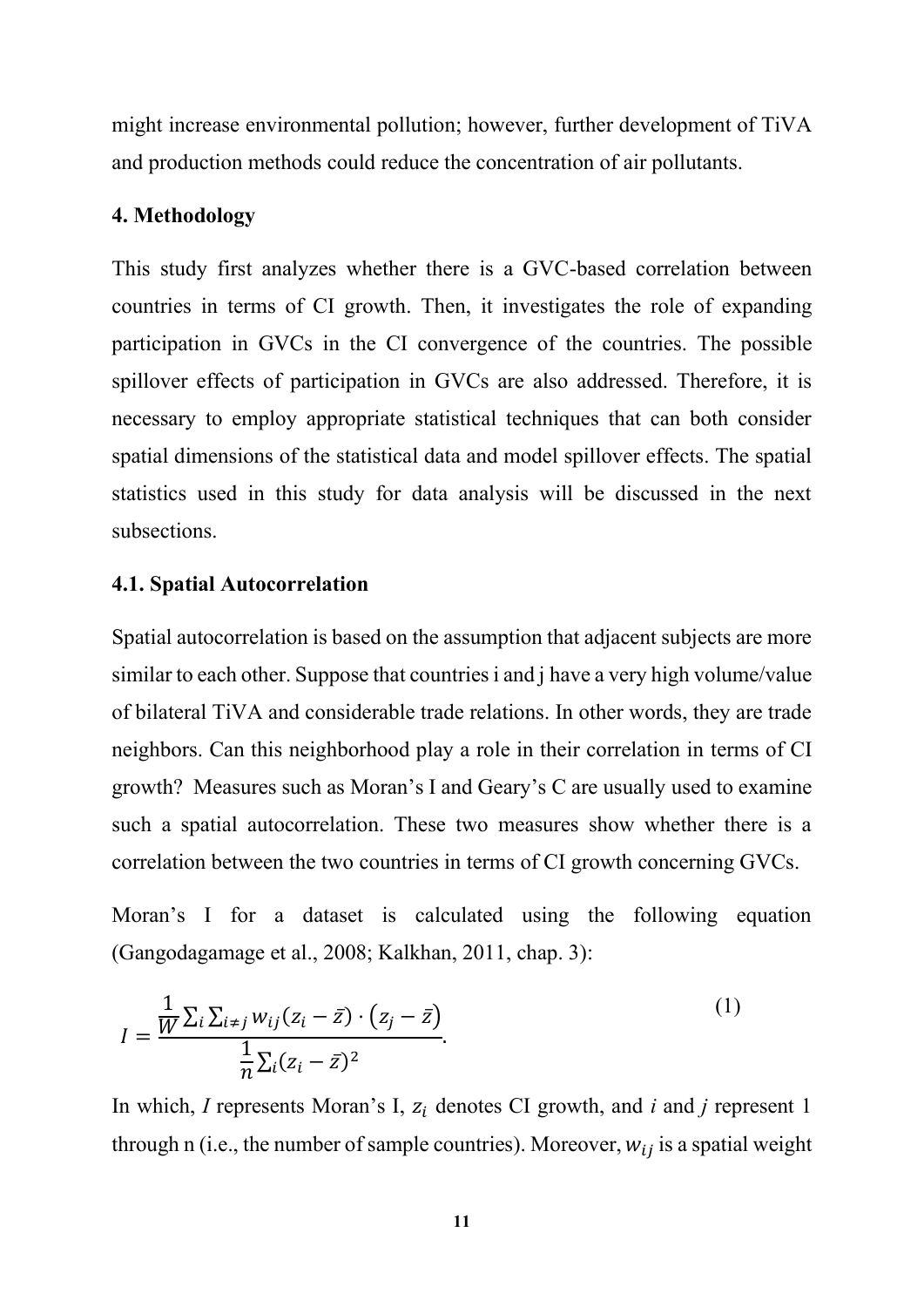matrix that shows how close *i* and *j* are (this was measured based on GVCs in this study, and the definition of this matrix is presented in Section 4.3), and  $W$  is their sum. Similar to Pearson's correlation coefficient, positive and negative values of Moran's I indicate positive and negative spatial autocorrelation, respectively.

A difference between Geary's C and Moran's I is that the former measures the interaction between *i* and *j* based on their difference, and not based on standard deviation (Gangodagamage et al., 2008; Kalkhan, 2011, chap. 3):

$$
C = \frac{(n-1)\sum_{i}\sum_{j}w_{ij}(z_i - z_j)^2}{2\sum_{i}\sum_{j}w_{ij}(z_i - \bar{z})^2}.
$$
 (2)

In this equation, C represents Geary's C, which ranges from 0 to 2. Values smaller than 1 correspond to positive autocorrelation, while values greater than 1 correspond to negative autocorrelation. The significance of both Geary's C and Moran's I can be examined by assuming the spatial randomness under the standard normal distribution.<sup>2</sup>

#### **4.2. Spatial Panel Data Regression**

Spatial autocorrelation measures the possible correlation of CI growth between countries *i* and *j* due to their GVC-based neighborhood. Spatial panel data regression examines whether there is a CI growth convergence and how expanding GVCs affects this convergence. It also identifies the potential spillover effects of GVCs. These models are of special importance as Anselin (2003a) argues that some phenomena, such as neighborhood effects and the race to the bottom, are among the instances of interactions between economic agents,

<sup>&</sup>lt;sup>2</sup> The statistics of Moran's I and Geary's C are  $\frac{I-E(I)}{Sd(I)}$  and  $\frac{C-E(C)}{Sd(C)}$ , respectively, in which, E () and SD denote the expectation and standard deviation, respectively.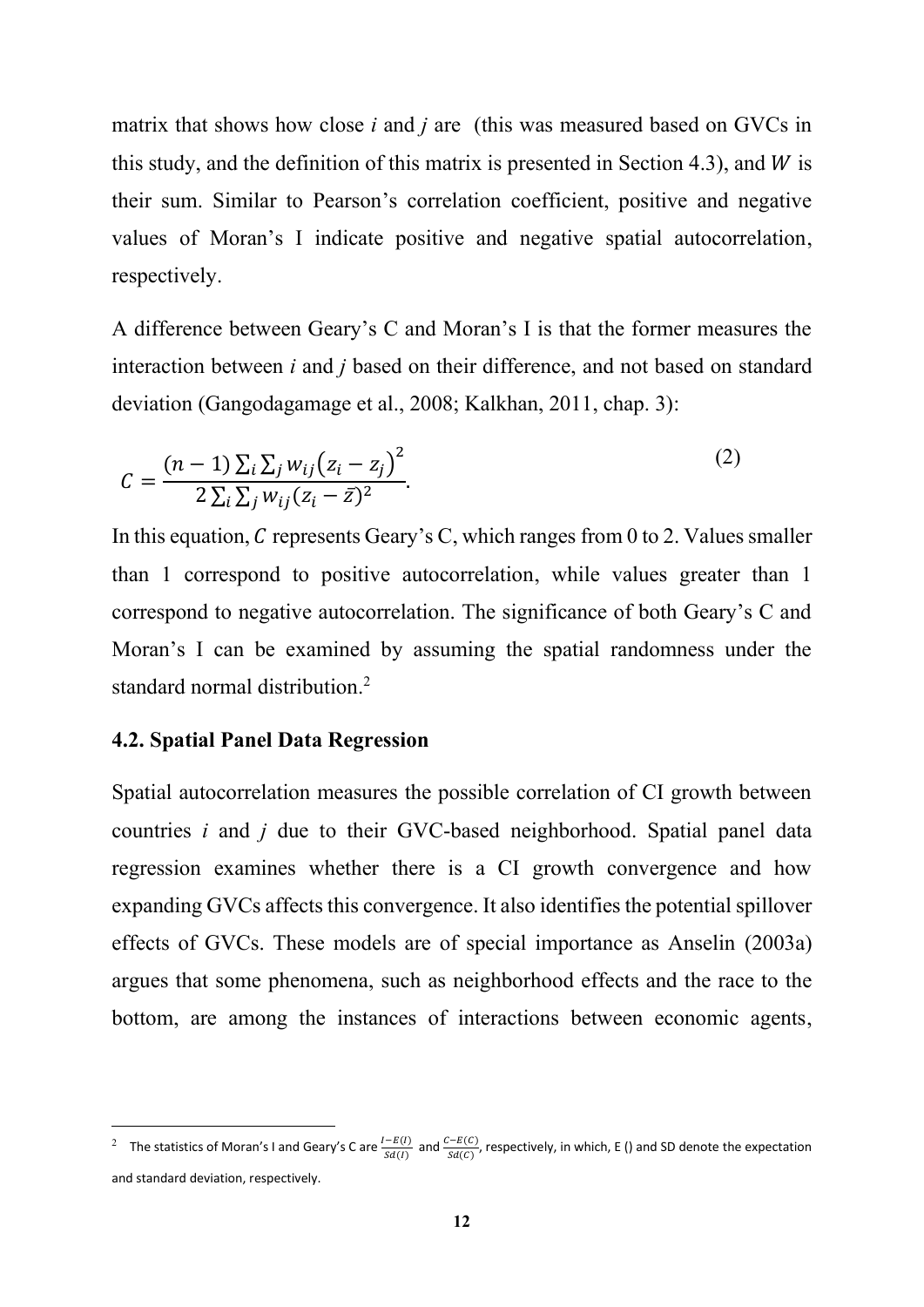suggesting that interactive and spatial models must be used to analyze such situations.

In general, there are three types of commonly-used spatial econometric data panel models, *i.e.*, the Spatial Lag Model (SLM), the Spatial Error Model (SEM), and the Spatial Durbin Model (SDM) (LeSage and Pace, 2009). The SLM model assumes that the observed value of the dependent variable in a section is affected by both exogenous regressors and the spatial mean weight of the dependent variables of its neighbors. The regression can be presented as follows:

$$
y_{it} = \rho \sum_{j=1}^{N} w_{ij} y_{jt} + x_{it} \beta + \mu_i + \varepsilon_{it}.
$$
 (3)

In this equation,  $y$  represents the dependent variable for section  $i$  at time  $t$ ,  $\sum_{j=1}^{N} w_{ij} y_{jt}$  denotes endogenous interactive effects of the dependent variables  $y_{it}$ and  $y_{jt}$  in neighboring sections (N sections), and  $\rho$  is the spatial autoregression coefficient that measures the size of the simultaneous spatial correlation between a section and its neighboring sections. Moreover,  $x_{it}$  is the matrix of independent explaining variables, and the  $\beta$  vector represents the effects of these independent variables (also known as the exogenous regressor), while  $\mu_i$  shows the fixed effects that capture the specific effects of each section. The  $\varepsilon_{it}$  error component is also assumed to be i.i.d. with a zero mean and a constant variance. In addition,  $w_{ij}$  is the spatial weights matrix, which can be established based on both economic and geographical measures (as described in Section 4.3).

SEM also takes into account the interactive effects between the error components. This model is of greater importance when independent variables excluded from the regression affect the interactive effects of the sections. This model can be presented as follows: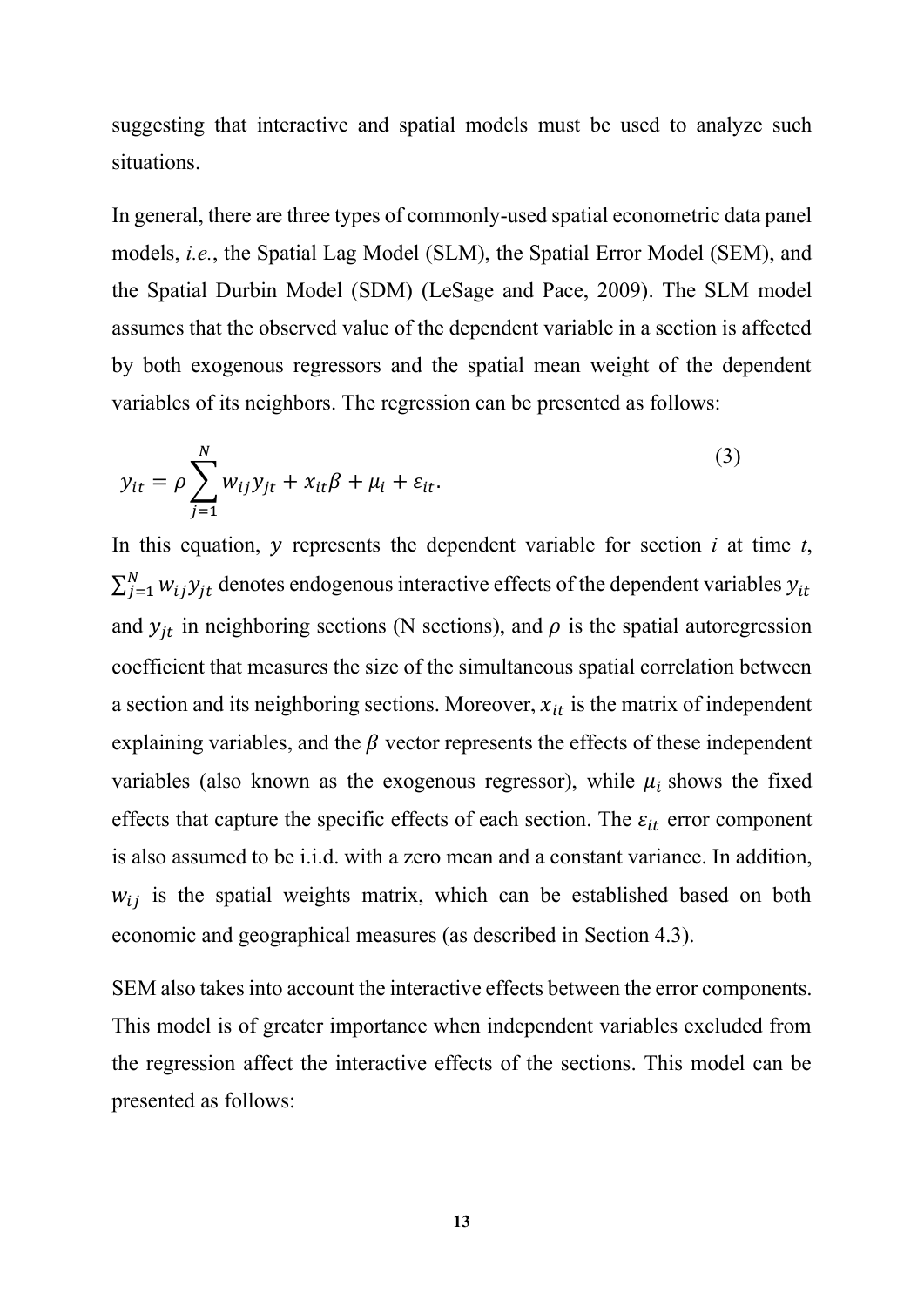$$
y_{it} = x_{it}\beta + \mu_i + \lambda \sum_{j=1}^{N} w_{ij}\varphi_{jt} + \varepsilon_{it}.
$$
\n(4)

In which,  $\varphi_{jt}$  is a component of the spatial autocorrelation error and  $\lambda$  denotes the spatial autocorrelation coefficient, which measures the effects of adjacent sections' residuals on the residual of each section.

SDM is a merger of the SEM and SLM models. In this model,  $\gamma$  represents the vector of spatial autocorrelation coefficients of explanatory variables. If  $\gamma =$ 0 and  $\rho \neq 0$ , the model will be an SAR, and if  $\gamma = -\beta \rho$ , the model turns into an SEM. Therefore, the SDM model is a testable general specification that includes the other two models, *i.e.*, SEM and SLM (LeSage and Pace, 2009).

Furthermore, the coefficients of the explanatory variables do not accurately reflect the final effects of the variables due to the spatial correlation in spatial regressions. In addition, the model involves both direct and indirect (spillover) effects because of spatial connections and contemporaneous feedback. Hence, it is necessary to estimate the direct and indirect effects, instead of interpreting the coefficients of point estimates. Based on SDM, we have:

$$
E(Y_t) = (I_n - \rho W)^{-1} \mu + (I_n - \rho W)^{-1} (X_t \beta + W X_t \gamma).
$$
 (6)

In which,  $I_n$  shows the unit n  $\times$  n matrix, and the spatial multiplier matrix  $(I_n - \rho W)^{-1}$  is equal to:

$$
(I_n - \rho W)^{-1} = I_n + \rho W + \rho^2 W^2 + \rho^3 W^3 + \cdots
$$
 (7)

Therefore, the matrix of partial derivatives of the dependent variable in different sections with respect to the explanatory variable k in other sections at any time *t* is equal to: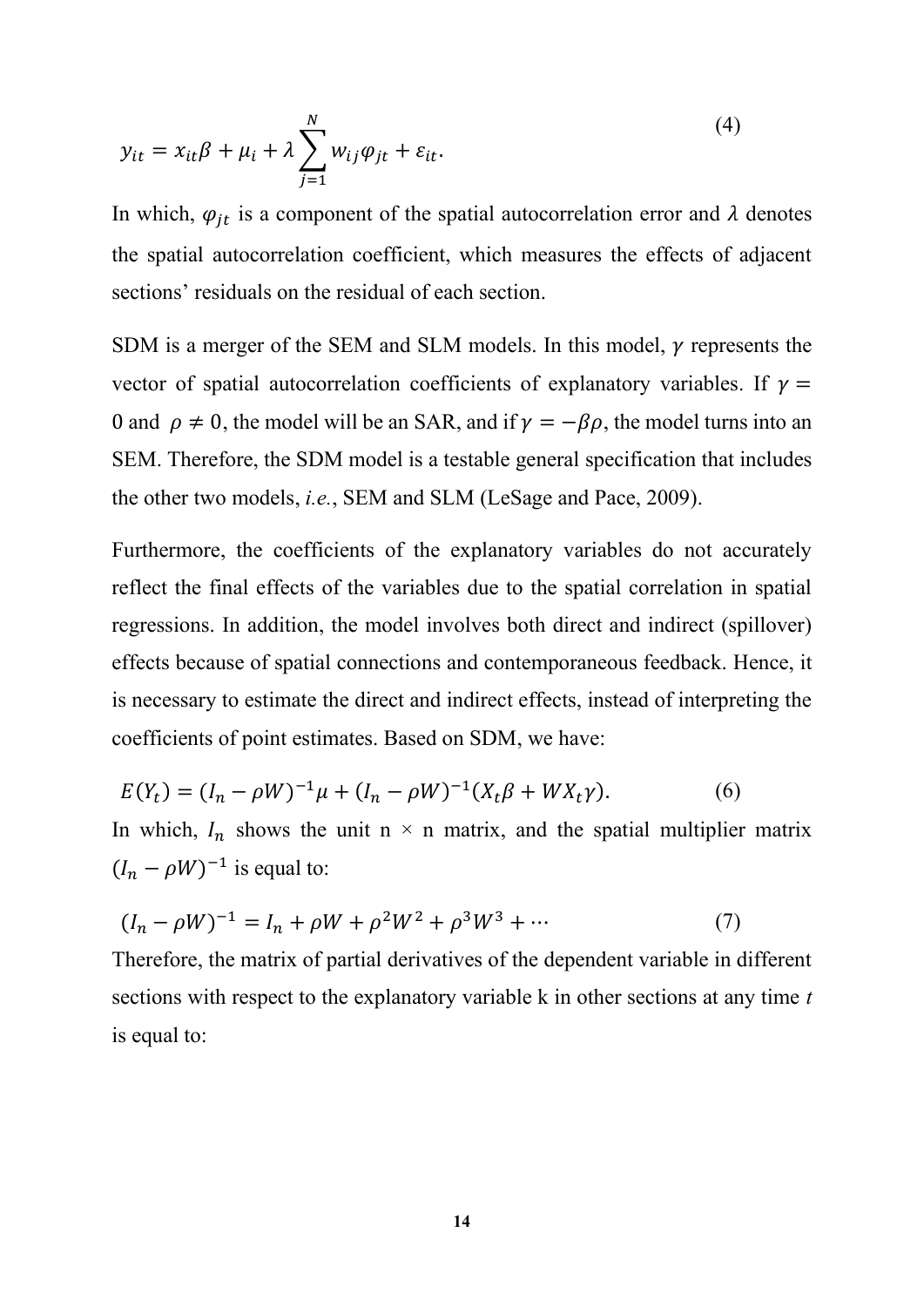$$
\begin{bmatrix}\n\frac{\partial E(Y)}{\partial x_{1k}} \dots \frac{\partial E(Y)}{\partial x_{Nk}}\n\end{bmatrix} = \begin{bmatrix}\n\frac{\partial E(y_1)}{\partial x_{1k}} \dots \frac{\partial E(y_1)}{\partial x_{Nk}} \\
\vdots \vdots \ddots \vdots \\
\frac{\partial E(y_N)}{\partial x_{1k}} \dots \frac{\partial E(y_N)}{\partial x_{Nk}}\n\end{bmatrix}
$$
\n
$$
= (I_n - \rho W)^{-1} \begin{bmatrix}\n\beta_k & w_{12} \gamma_k & \dots & w_{1n} \gamma_k \\
w_{21} \gamma_k & \beta_k & \dots & w_{2n} \gamma_k \\
\vdots & \vdots & \ddots & \vdots \\
w_{n1} \gamma_k & w_{n2} \gamma_k & \dots & \beta_k\n\end{bmatrix}.
$$
\n(8)

It can also be rewritten in shorter terms as follows:

$$
\frac{\partial E(Y)}{\partial x_k} = (I_n - \rho W)^{-1} S. \tag{9}
$$

Therefore, the mean direct effects of a unit of change in the explanatory variables  $x_k$  on Y are obtained through the mean diagonal elements of Matrix S, the mean total effects can be calculated by averaging the sum of the rows or columns of Matrix S, and the mean indirect effects (spillover effects) are equal to the difference between the direct effects and the total effects. Formally, we have:

Total effect:

$$
\frac{1}{n}\sum_{i,j}^{n}\frac{\partial E(y_i)}{\partial x_{kj}} = \frac{1}{n}I'_n[(I_n - \rho W)^{-1}S]I_n\tag{10}
$$

Direct effect:

$$
\frac{1}{n}\sum_{i}^{n}\frac{\partial E(y_i)}{\partial x_{ki}} = \frac{1}{n}trace[(I_n - \rho W)^{-1}I_n\beta]
$$
(11)

Indirect

$$
\left(\frac{1}{n}I'_n[(I_n - \rho W)^{-1}S]I_n\right) - \left(\frac{1}{n}trace[(I_n - \rho W)^{-1}I_n\beta]\right)
$$
\n(12)

effect:

Accordingly, by estimating the following SDM, the effects of participation in GVCs and the role of GVCs in the CI convergence can be evaluated as follows: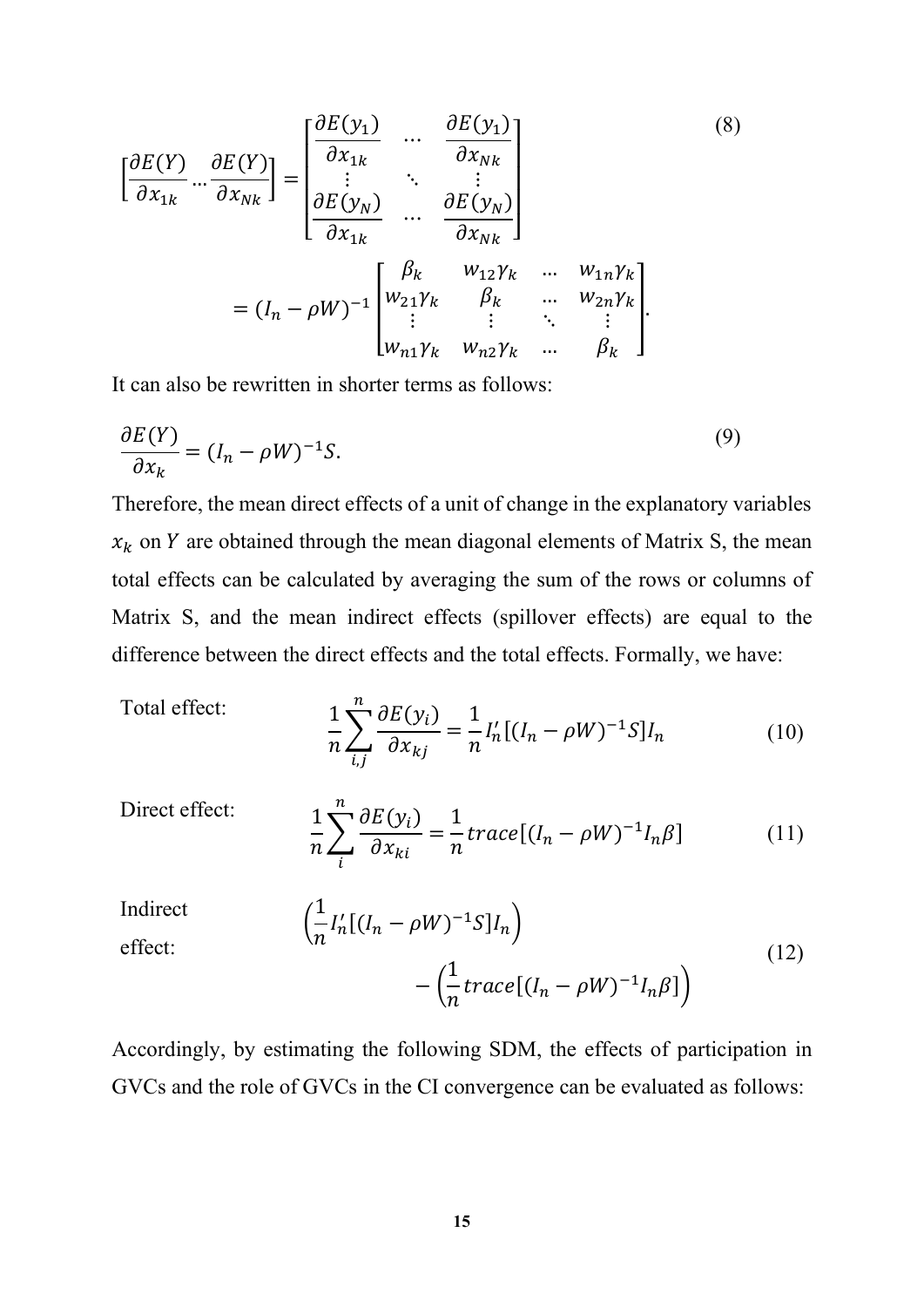$$
\ln \frac{CI_{it}}{CI_{it-1}} = \beta \ln CI_{it-1} + \rho \sum_{j=1}^{N} w_{ij} \ln \frac{CI_{jt}}{CI_{jt-1}} + \theta \ln GVC_{it-1} + \pi \ln x_{it-1} + \sum_{j=1}^{N} w_{ij} \ln GVC_{it-1} \delta + \mu_i + \varepsilon_{it}.
$$
\n(14)

In which,  $CI, GVC$ , and  $x$  denote carbon intensity, GVCs participation, and a vector of other variables describing CI, such as real per capita income (Y), urbanization rate (UR), and energy intensity (EI), respectively (other components are the same as Equation 3). After estimating the above regression using the maximum likelihood (ML) method, the direct, indirect (spillover), and total effects are calculated for each variable to interpret the regression results. Moreover, if the total effect of  $\ln CI_{it-1}$  is denoted by B, then B should range from 0 to -1, and it must be statistically significant to establish conditional convergence. The conditional convergence rate can also be obtained using  $-\ln(B + 1)$  (LeSage and Fischer, 2008).

#### **4.3. Data**

This study was conducted on the economic and GVC-based trade data of a set of selected countries. Carbon intensity is calculated by dividing carbon dioxide emissions (kg) by Gross Domestic Product (constant 2010 USD) per year. Moreover, real per capita income (*i.e.*, the gross domestic product at constant 2010 USD divided by population), EI (*i.e.*, energy consumption per kilogram equivalent of crude oil divided by GDP at constant 2010 USD), and urbanization rate (*i.e.*, urban population divided by total population) are added to the model as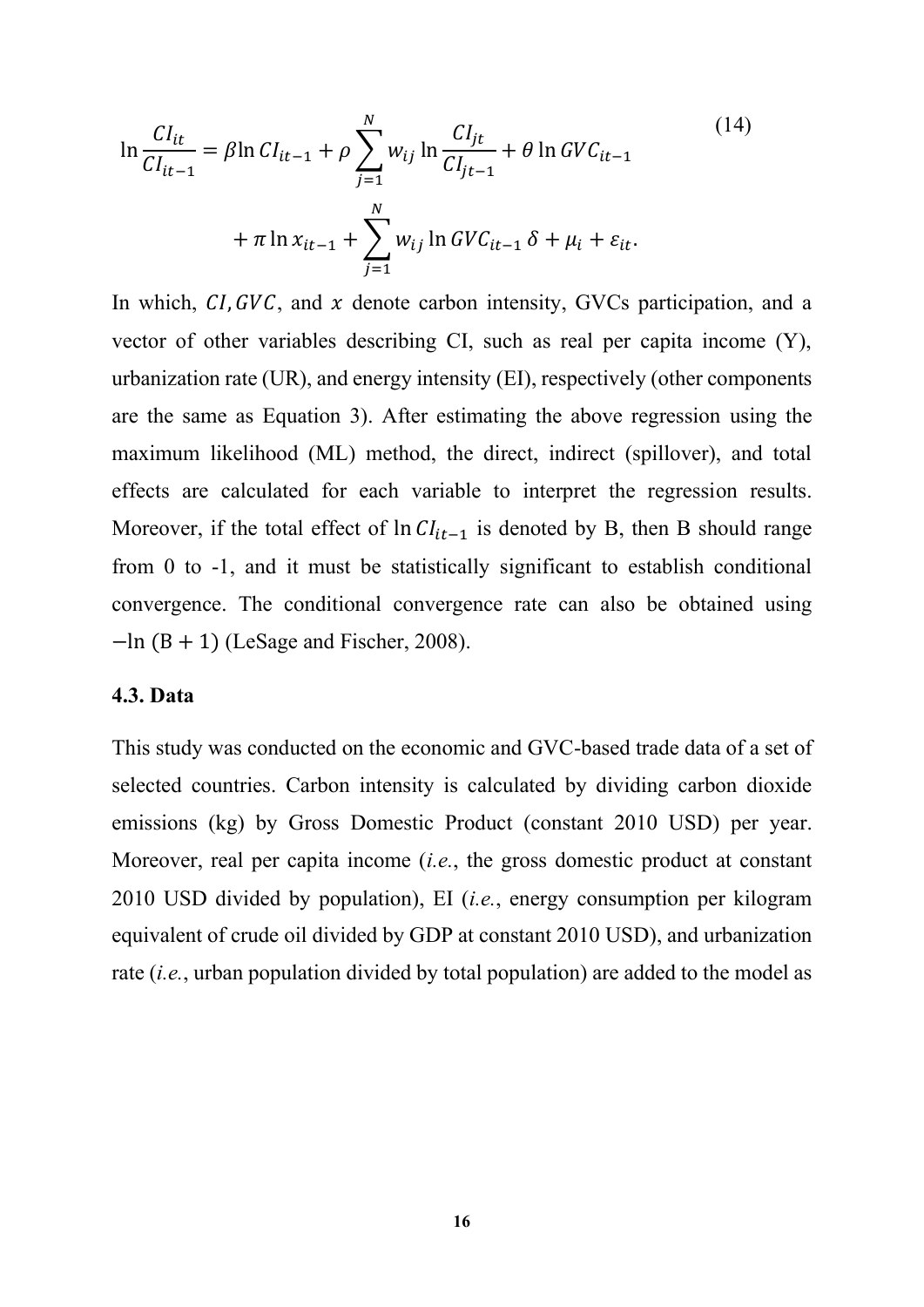regressors. The data for 101 countries<sup>3</sup> in the period from 1997 to 2014 were extracted from the World Bank's WDI Database.<sup>4</sup>

Following Aslam *et al*. (2017), the method proposed by Koopman *et al.* (2014) was employed to measure participation in GVCs. In this method, the level of participation of country *i* in GVCs at time *t* is equal to:

$$
GVC_{it} = \frac{DVX_{it} + FVA_{it}}{Gross\,Express\,}{\tag{14}}
$$

In which, *FVA*, *DVX*, and *Gross Exports* represent foreign value-added, indirect domestic value-added, and the total value of a country's exports in each period, respectively<sup>5</sup>. This indicator measures the level of a country's participation in GVCs regardless of its scale of economy. The data on FVA, DVX, and Gross Exports were extracted from the UNCTAD-EORA Database (Casella et al.,  $2019)^6$ .

According to Section 3.1, a spatial weight matrix should be developed to capture the spatial distance between the countries (*i.e.*, sections) in the sample. This weight matrix, which is also called the distance matrix, can be developed either geographically to show the geographical distance between the countries or economically to reveal the economic distance between them (Anselin, 2003b). Similar to studies conducted by Conley *et al*. (2002), Wan *et al*. (2015), Jiang *et* 

 $3$  The countries are listed in Appendix A.

 $4$  The main reason for choosing this number of countries and this time period was the availability of data because spatial data panel regressions should not contain missing data. In other words, only a balanced data panel should be used that includes the same data for all the countries in a given period.

 $<sup>5</sup>$  Foreign value-added corresponds to the value added of inputs that were imported in order to produce intermediate or</sup> final goods/services to be exported. Indirect domestic value-added is part of the domestic value-added exported to other countries (exported input) that is used as input in other countries' exports. Gross exports or total exports is the sum of GVCsbased trade and traditional trade, which is the same as the export statistics reported by the countries' customs.

 $^6$  Levin et al. (2002) unit root test has been performed, indicating that all variables follow an I(0) process (see Appendix B)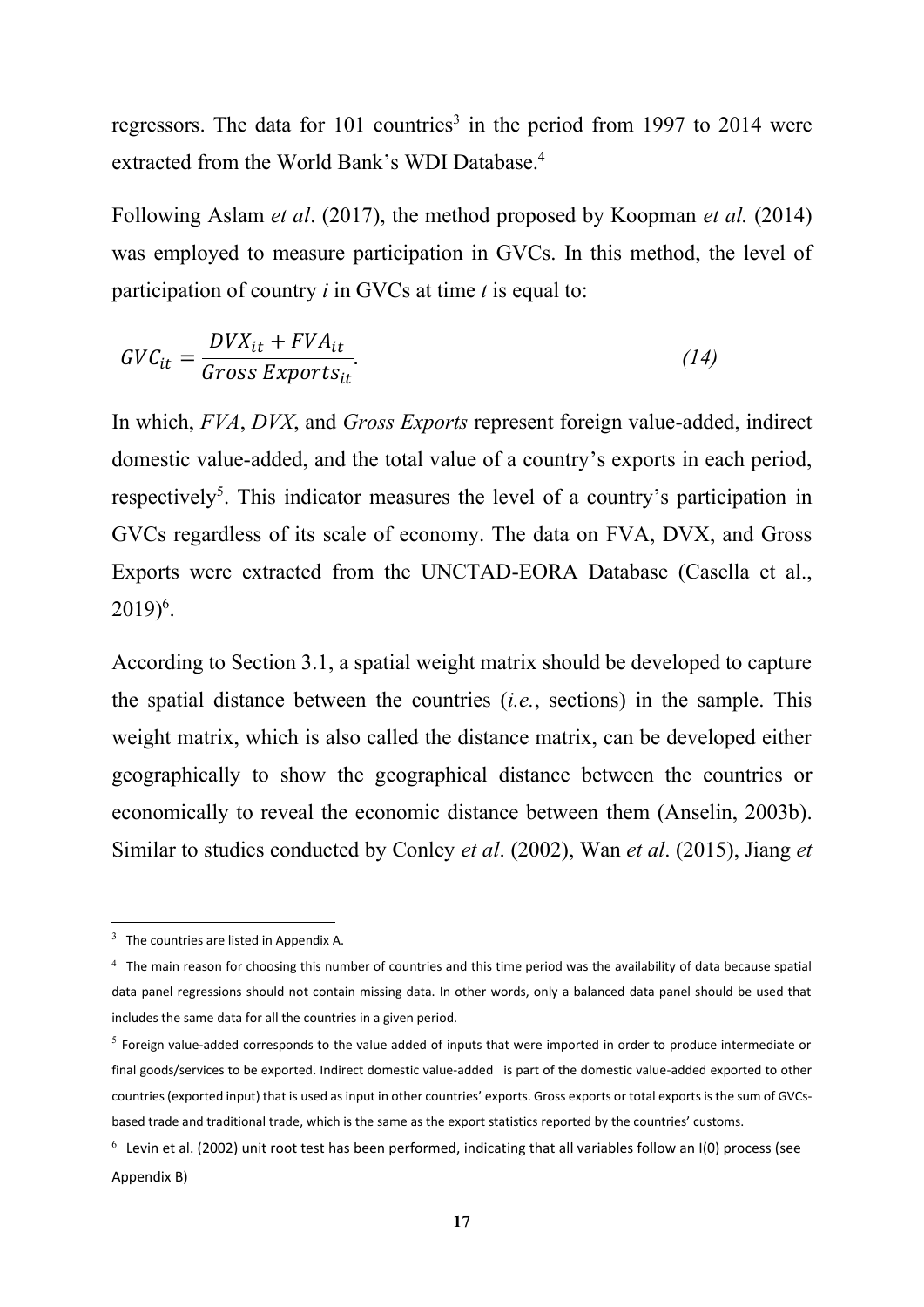*al*. (2018), and Servén and Abate (2020), the economic distance is employed in this study to develop the spatial weight matrix. Servén and Abate (2020) developed economic distance matrices for pairs of countries based on the size of their bilateral trade. However, the spatial weight matrix in this study will be constructed based on the bilateral TiVA between countries within GVCs<sup>7</sup>:

$$
w_{ij} = \frac{Exports_{ij} + Imports_{ij}}{\sum_{K=1}^{K=N} Exports_{ik} + \sum_{K=1}^{K=N} Imports_{ik}} = w_{ji}.
$$
 (15)

In which, *Exports*, *Imports*, and *N* denote the exports of value added from country *i* to country *j*, the imports of value added from country *j* to country *i*, and the total number of countries, respectively. The higher the  $w$  value between the two countries, the shorter the distance between them and the greater their proximity. Since the sample consists of 101 countries, the spatial weight matrix has 101 rows and columns, and the sum of each row is equal to  $1<sup>8</sup>$ . It should be noted that since the spatial weight matrix is time-invariant, the weight matrix is developed based on the sum of value-added imports and exports of countries during the period from 1997 to 2014. The data on TiVA were extracted from the UNCTAD-EORA Database (Casella et al., 2019), which are calculated using World Input-Output Tables. Figure 1 shows the graph of connectivity for the countries according to Equation 15, where the graph nodes are the countries and the edge between countries i and j is the trade flow between them with a strength of  $w_{ij} = w_{ji}$  (the strength of an edge is indicated by its thickness in the graph). Moreover, the size of a node indicates the weighted degree<sup>9</sup> of that node. In addition, countries with a higher  $w_{ij} = w_{ji}$  are closest to each other in the graph.

 $^7$  The difference between bilateral trade and bilateral TiVA precisely lies in the concept of GVCs, i.e., bilateral trade includes traditional trade and GVCs-based trade, whereas TiVA refers to GVCs-based trade.

 $8$  This is called row standardization.

 $9$  The weighted degree is a centrality measurement in graph theory, which measures the number of edges (links) of a node, and the edges are also weighted by their strength.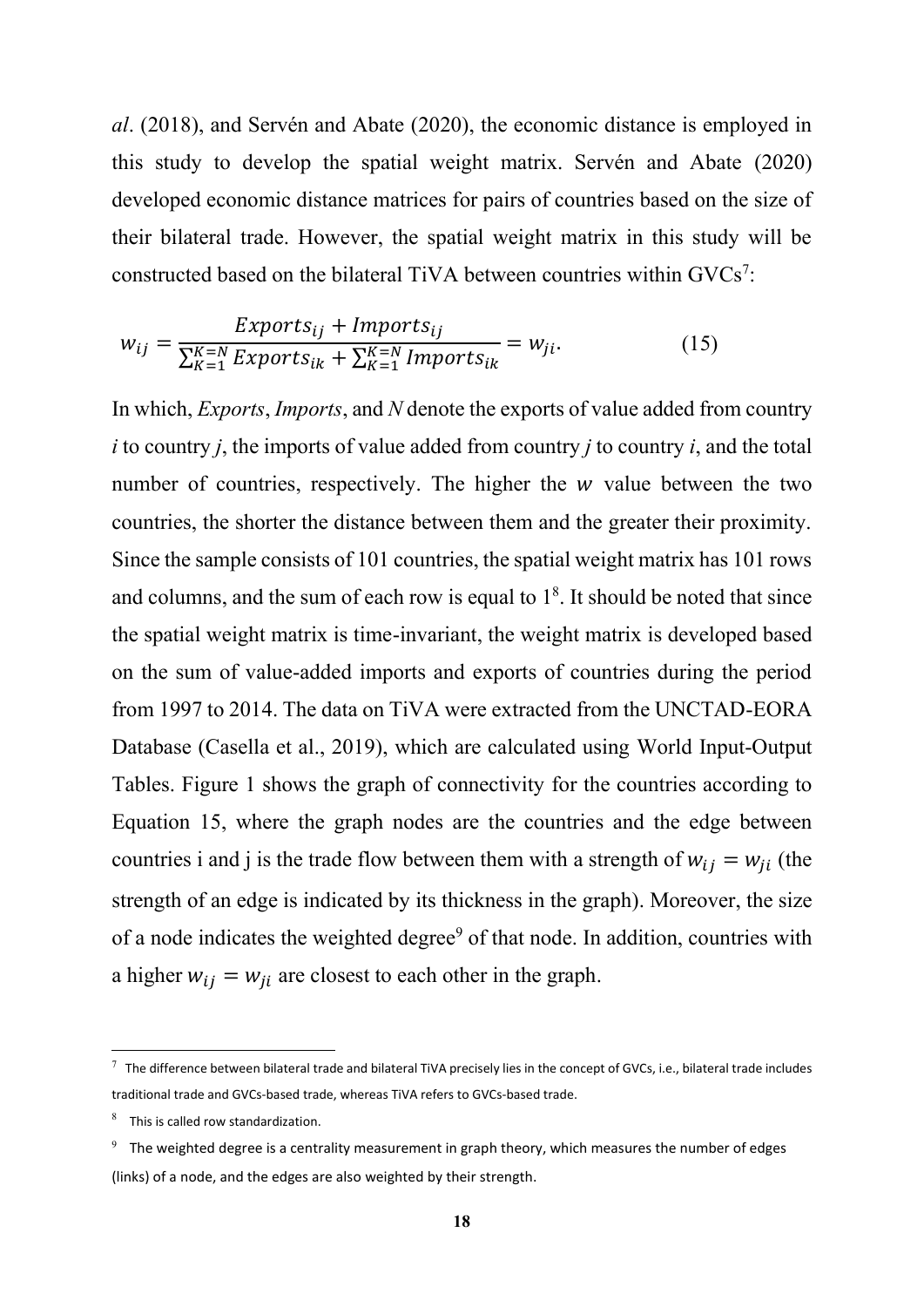

**Figure 1. The connections between countries according to the spatial weight matrix** 

#### **5. Results**

First, Moran's I and Geary's C are estimated to analyze the GVC-based spatial autocorrelation of the CI growth of the countries. The CI growth of each country from 1997 to 2014 is the variable whose spatial autocorrelation is estimated, and the weight matrix is developed according to Equation 15. The main objective of the study is to determine whether there is a correlation in the CI growth between the countries with bilateral TiVA. Table 1 presents the results of Moran's I and Geary's C. Both coefficients revealed the GVC-based positive spatial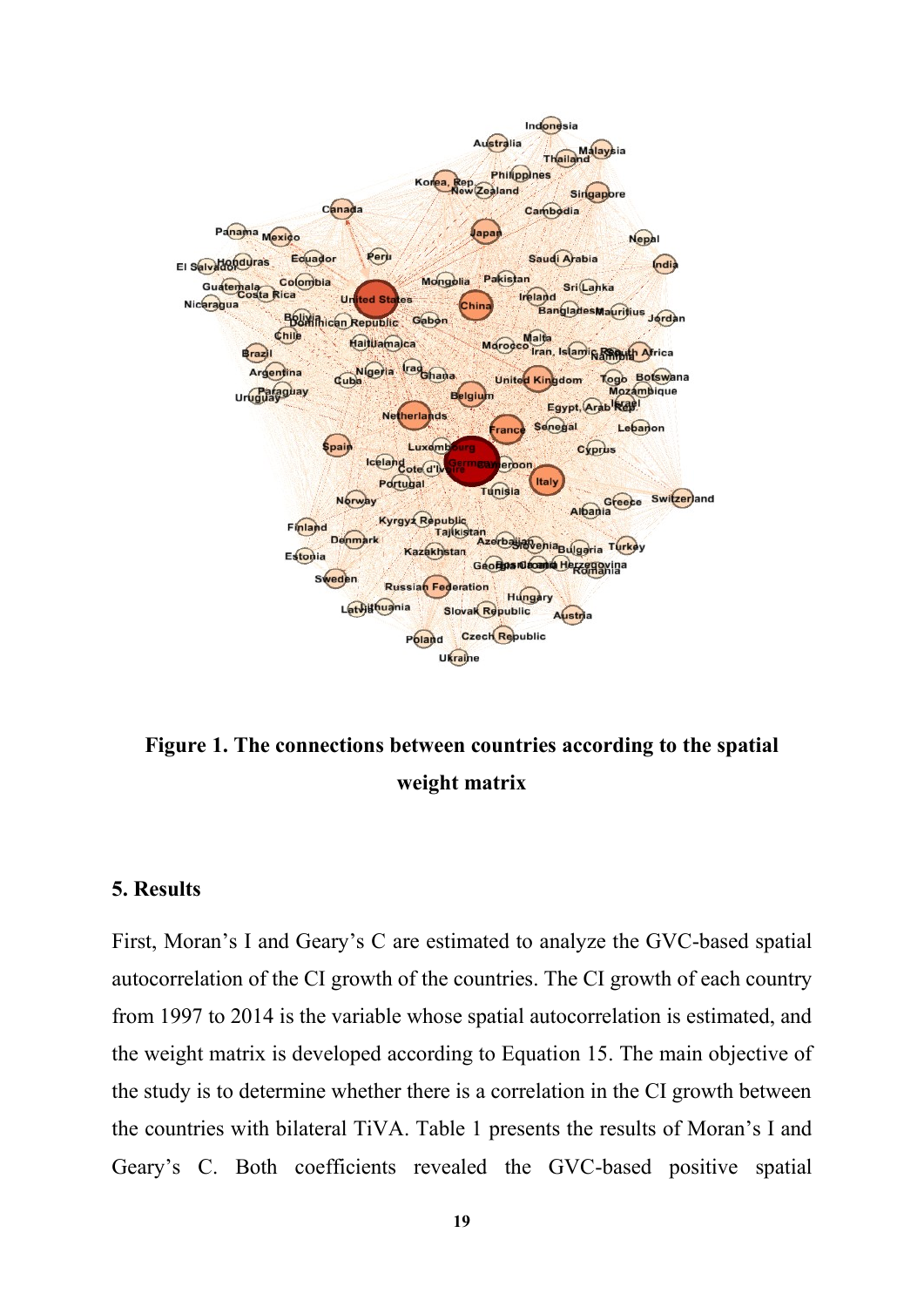autocorrelation of CI growth as the null hypothesis indicating spatial randomness for both tests is rejected at a confidence level of 95%.

As a result, countries with the same CI growth rate are closer to each other within GVCs. In other words, there is a correlation between countries that have more bilateral TiVA. In spatial econometrics, this is referred to as spatial clustering. In this study, this space refers to GVC-based TiVA. A concept in spatial autocorrelation is biasedness, which occurs when spatial effects are not considered in estimating a regression.

| Tuoto 1. Spaniai autoconferandii of Cr <sub>ist</sub> io will |      |         |       |         |         |  |  |  |  |  |
|---------------------------------------------------------------|------|---------|-------|---------|---------|--|--|--|--|--|
| Moran's I                                                     |      | E(I)    | SD(I) |         | P-value |  |  |  |  |  |
|                                                               | 0.05 | $-0.01$ | 0.02  | 2.71    | 0.00    |  |  |  |  |  |
| Geary's c                                                     |      | E(C)    | SD(C) |         | P-value |  |  |  |  |  |
|                                                               | 0.66 | 1.00    | 0.16  | $-2.10$ | 0.03    |  |  |  |  |  |

Table 1. Spatial autocorrelation of CI growth

\*2-tail test, null hypothesis: spatial randomization

Once the spatial autocorrelation is estimated, spatial data panel regressions are estimated to analyze the CI growth convergence of the countries. The results of SAR, SEM, and SDM are shown in Table 2. The results of fixed-effects (FE) panel regression are also reported to compare their coefficients with the spatial regressions.

Specification and model selection tests will be evaluated before interpreting the results. Based on the Wald test results, the significance of all regressions is confirmed. The Hausman specification test indicates that FE regression is preferred to random effects. Moreover, the model selection tests show that SDM is preferred to both SAR and SEM. Thus, it can be concluded that SDM is the best regression model.

The  $\rho$  coefficient indicates that there is a positive spatial autocorrelation in regression (the *λ* coefficient in SEM showsthe same result). Considering Moran's I and Geary's C, since spatial regression involves spillover effects, the direct,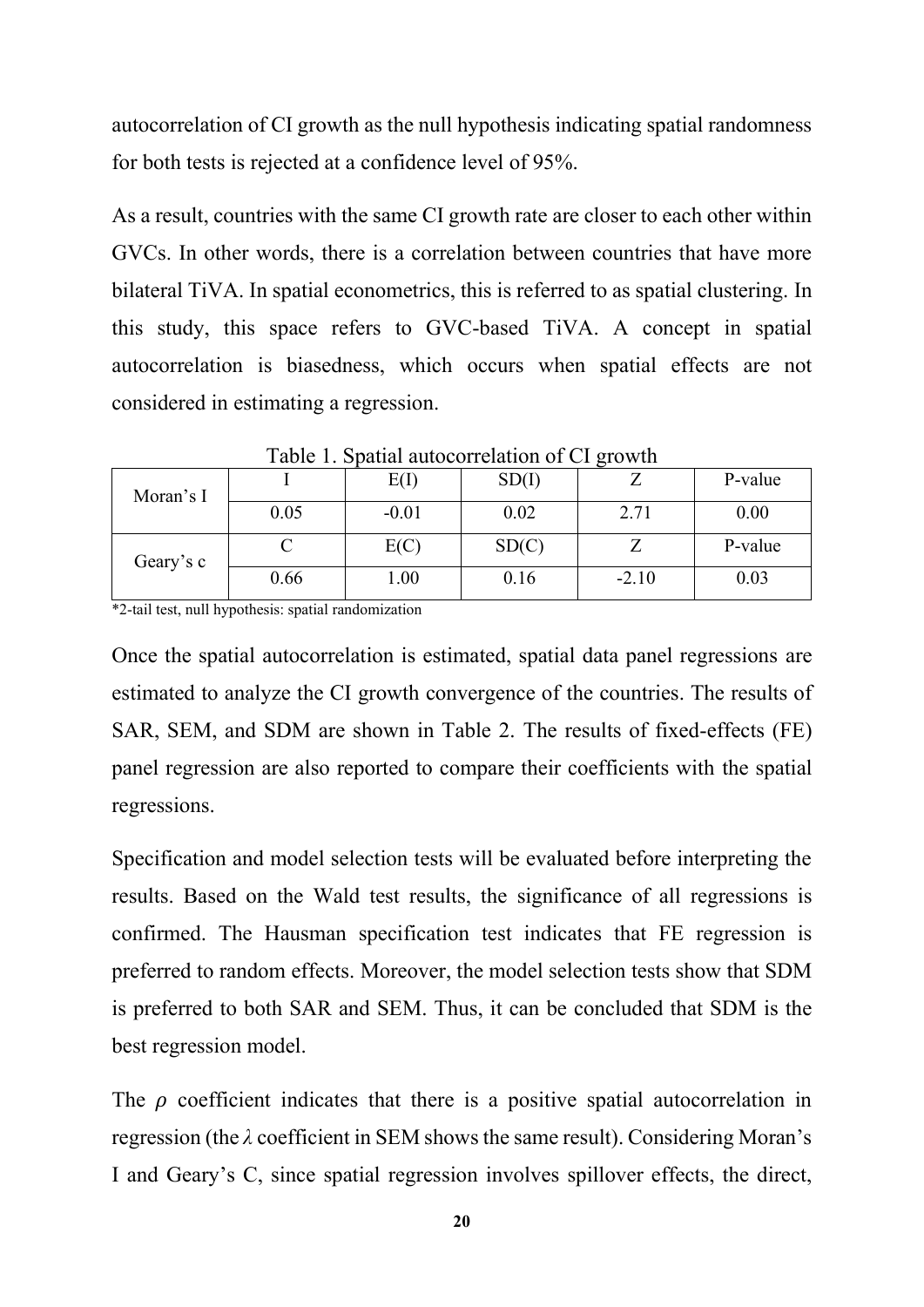indirect, and total effects (Table 3) should be calculated (using Equations 10 to 12) to interpret the coefficients of the variables. In all the regressions, the convergence rate ranges from 0 to 1, and conditional convergence is not rejected. Moreover, the explanatory power of the spatial regression is substantially higher and the conditional convergence rate is lower in FE regressions compared to spatial regressions. This can potentially be attributed to exclusion of spillover effects from the regression models. Therefore, it can be concluded that GVCbased spatial spillover effects increase the CI conditional convergence rate.

The direct negative effects of  $Ln(CI)_{t-1}$  indicate that any period of high CI growth is followed by a period of low CI growth. In addition, its negative indirect effects indicate that there are GVC-based spillover effects on neighboring countries. As a result, the total effects of  $Ln(CI)_{t-1}$  reveal the CI conditional convergence of the countries. Such effects are also observed on the real per capita income (Y), either directly or indirectly. Therefore, the increased real per capita income of countries (which is associated with economic growth and welfare) not only reduces their CI growth, but also decreases spillover effects on neighboring countries within GVCs. The results show that all the direct, indirect, and total effects of the urbanization rate (UR) are significantly positive. Since the increasing urban population is likely to increase fossil fuel consumption and  $CO<sub>2</sub>$ emissions more than GDP growth, the increased urbanization rate increases the CI growth of the countries both directly and indirectly by affecting their trading partners. Therefore, the urbanization rate can be the cause of the CI growth divergence of countries. The results also indicate that increased EI, regardless of per capita income and urbanization rate, is followed by increased CI growth. However, in cases where per capita income and urbanization rate are controlled, the EI coefficient is not statistically significant, and it could not be a determinant of CI growth and its conditional convergence.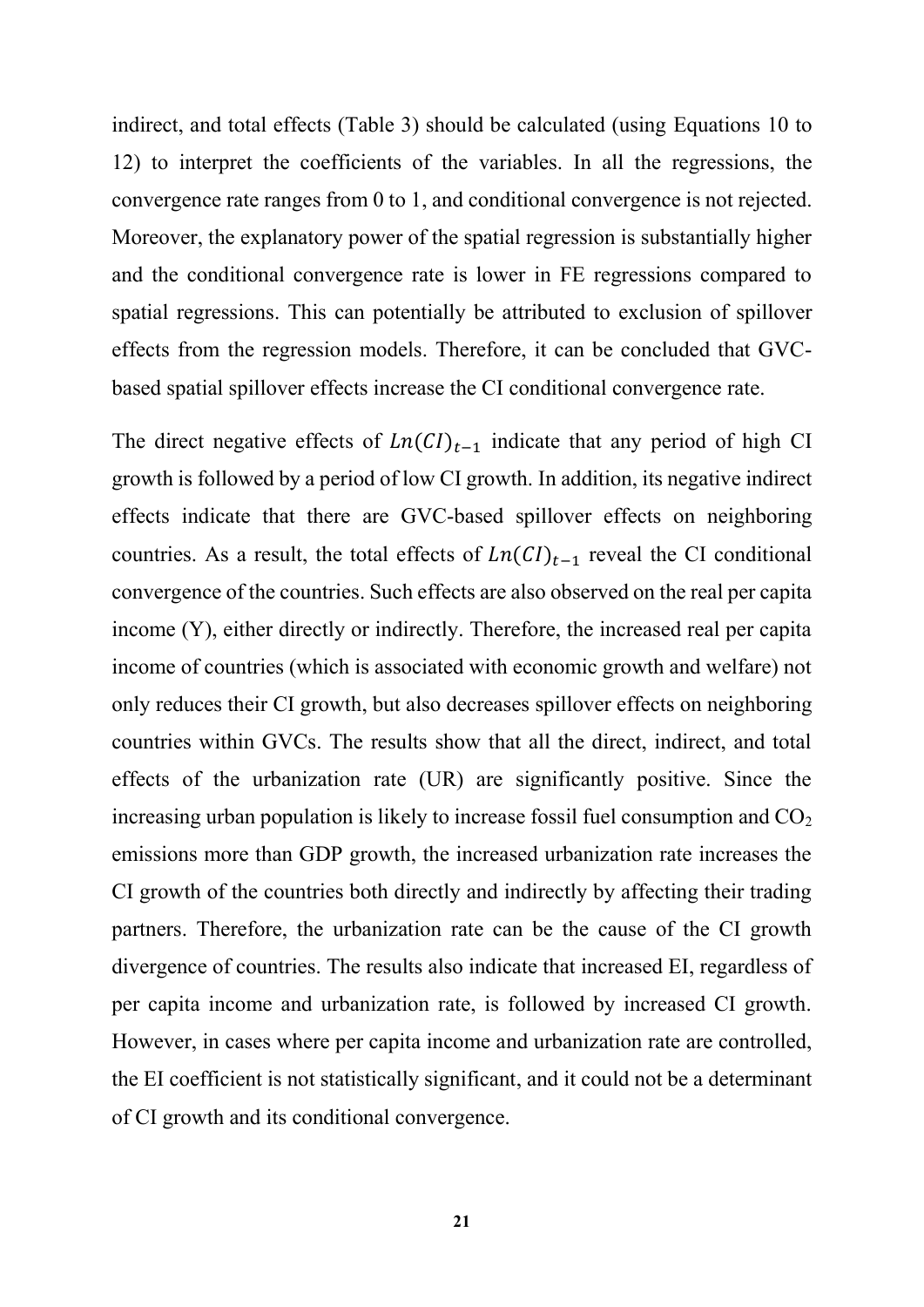The results demonstrate that all direct, indirect, and total effects of GVCs participation are significant. Thus, it can be stated that expanding participation in GVCs can help reduce CI growth and facilitate its conditional convergence. This correlation is more prominent when the indirect (spillover) effects of bilateral TiVA or GVC-based trade are taken into account. This means that expanding and boosting participation in GVCs will reduce the CI growth of the countries. In fact, expanding participation in GVCs not only reduces the CI growth of the countries, but also affects those of their trading partners. As noted earlier, expanding participation in GVCs can lead to technology advances, learning-by-doing, knowledge spillovers, economic growth, and higher welfare. These potential developments can help enhance CI by improving EI, encouraging the use of cleaner sources of energy, and increasing the demand for environmental protection laws and regulations.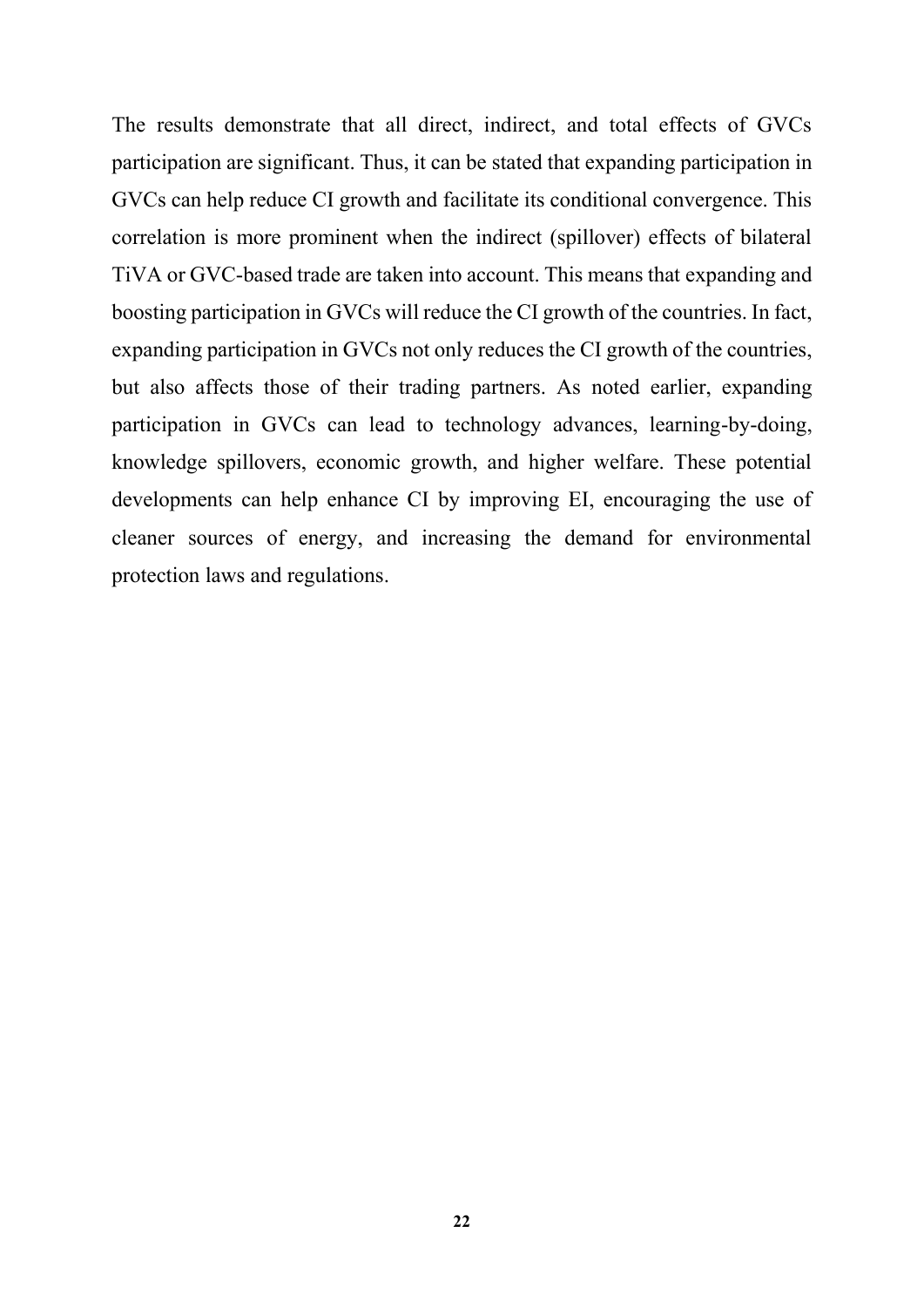| Dependent Variable:                                                                       |                  |                     |                  |                      |                      |                  |                     |                  |                      | Model               |                   |                      |                      |                     |                  |                     |                     |
|-------------------------------------------------------------------------------------------|------------------|---------------------|------------------|----------------------|----------------------|------------------|---------------------|------------------|----------------------|---------------------|-------------------|----------------------|----------------------|---------------------|------------------|---------------------|---------------------|
| $Ln(Cl_t/Cl_{t-1})$                                                                       |                  |                     | $\overline{c}$   | $\overline{3}$       | $\overline{4}$       | 5                | 6                   | $\overline{7}$   | 8                    | 9                   | 10                | 11                   | 12                   | 13                  | 14               | 15                  | 16                  |
| Method                                                                                    |                  | <b>FE</b>           | <b>SAR</b>       | <b>SEM</b>           | <b>SDM</b>           | <b>FE</b>        | <b>SAR</b>          | <b>SEM</b>       | <b>SDM</b>           | <b>FE</b>           | <b>SAR</b>        | <b>SEM</b>           | <b>SDM</b>           | $\rm FE$            | <b>SAR</b>       | <b>SEM</b>          | <b>SDM</b>          |
| Independent Variable                                                                      |                  |                     |                  |                      |                      |                  |                     |                  |                      |                     |                   |                      |                      |                     |                  |                     |                     |
|                                                                                           | $Ln(Cl)_{t-1}$   | $-.20a$             | $-.20a$          | $-.22a$              | $-.21a$              | $-.20a$          | $-.20a$             | $-.23a$          | $-.22a$              | $-.17a$             | $-.17a$           | $-.23a$              | $-.21a$              | $-.21a$             | $-.22a$          | $-.25a$             | $-.23a$             |
|                                                                                           |                  | [.01]               | [.01]            | .011                 | $\lceil .01 \rceil$  | [.01]            | [.01]               | .011             | $\left[ .01 \right]$ | $\lceil .01 \rceil$ | [.01]             | .011                 | .011                 | [.01]               | .011             | [.01]               | [.01]               |
|                                                                                           | $Ln(Y)_{t-1}$    | $-.06a$             | $-.06a$          | $-.03b$              | $-.03b$              |                  |                     |                  |                      |                     |                   |                      |                      | $-.10a$             | $-1a$            | $-.07a$             | $-.06a$             |
|                                                                                           |                  | $\lceil .01 \rceil$ | [.01]            | [.01]                | [.01]                |                  |                     |                  |                      |                     |                   |                      |                      | [.01]               | .021             | [.01]               | [.02]               |
| Main                                                                                      | $Ln(EI)_{t-1}$   |                     |                  |                      |                      | .05 <sup>a</sup> | .05 <sup>a</sup>    | .03              | .02                  |                     |                   |                      |                      | $-.01$              | $-.01$           | $-.008$             | $-.004$             |
|                                                                                           |                  |                     |                  |                      |                      | [.01]            | $\lceil .01 \rceil$ | .011             | $\left[ .01 \right]$ |                     |                   |                      |                      | [.02]               | .021             | $\lceil .02 \rceil$ | $\lceil .02 \rceil$ |
|                                                                                           | $Ln(UR)_{t-1}$   |                     |                  |                      |                      |                  |                     |                  |                      | .01                 | .01               | .20 <sup>a</sup>     | .15 <sup>a</sup>     | .17 <sup>a</sup>    | .17 <sup>a</sup> | .26 <sup>a</sup>    | .23 <sup>a</sup>    |
|                                                                                           |                  |                     |                  |                      |                      |                  |                     |                  |                      | $[.04]$             | $[.04]$           | $\left[ .05 \right]$ | $\left[ .05 \right]$ | $\lceil.05\rceil$   | .05]             | $[.05]$             | $[.05]$             |
|                                                                                           | $Ln(GVC)_{t-1}$  | $-.03c$             | $-.03c$          | $-.007$              | $-.02$               | $-.05^{\rm a}$   | $-.05a$             | $-.009$          | $-.02$               | $-.06a$             | $-.06a$           | $-.01$               | $-.03c$              | $-.05^{\rm b}$      | $-.04b$          | $-.017$             | $-.03c$             |
|                                                                                           |                  | $\lceil .02 \rceil$ | [.01]            | $\left[ .01 \right]$ | $\lceil .01 \rceil$  | [.01]            | $\lceil .01 \rceil$ | .021             | $\left[ .02 \right]$ | $[.02]$             | [.01]             | $\lceil .02 \rceil$  | [.01]                | $\lceil .02 \rceil$ | [.01]            | $\lceil .02 \rceil$ | $\lceil .01 \rceil$ |
|                                                                                           | $\rho$           |                     | .40 <sup>a</sup> |                      | .38 <sup>a</sup>     |                  | .40 <sup>a</sup>    |                  | .38 <sup>a</sup>     |                     | .40 <sup>a</sup>  |                      | .37 <sup>a</sup>     |                     | .40 <sup>a</sup> |                     | .37 <sup>a</sup>    |
|                                                                                           |                  |                     | .071             |                      | [.07]                |                  | [.07]               |                  | $[.07]$              |                     | $\lceil.07\rceil$ |                      | $[.07]$              |                     | $[.07]$          |                     | $[.07]$             |
| Spatial                                                                                   | $\lambda$        |                     |                  | .47 <sup>a</sup>     |                      |                  |                     | .51 <sup>a</sup> |                      |                     |                   | .59 <sup>a</sup>     |                      |                     |                  | .52 <sup>a</sup>    |                     |
|                                                                                           |                  |                     |                  | $.06$ ]              |                      |                  |                     | .061             |                      |                     |                   | [.05]                |                      |                     |                  | $[.06]$             |                     |
|                                                                                           | $WLn(GVC)_{t-1}$ |                     |                  |                      | $-.16a$              |                  |                     |                  | $-.20a$              |                     |                   |                      | $-.28a$              |                     |                  |                     | $-.21a$             |
|                                                                                           |                  |                     |                  |                      | $\left[ .04 \right]$ |                  |                     |                  | $[.04]$              |                     |                   |                      | $[.04]$              |                     |                  |                     | $[.04]$             |
| Wald test statistic                                                                       |                  | 62                  | 231              | 253                  | 244                  | 58               | 217                 | 217              | 242                  | 55                  | 208               | 291                  | 251                  | 39                  | 243              | 292                 | 265                 |
| $(p-value)$                                                                               |                  | (.00)               | (.00)            | (.00)                | (.00)                | (.00)            | (.00)               | (.00)            | (.00)                | (.00)               | (.00)             | (.00)                | (.00)                | (.00)               | (.00)            | (.00)               | (.00)               |
| Pseudo $R^2$                                                                              |                  | 0.16                | 0.37             | 0.38                 | 0.38                 | 0.10             | 0.35                | 0.37             | 0.38                 | 0.08                | 0.34              | 0.35                 | 0.38                 | 0.15                | 0.36             | 0.38                | 0.39                |
| Hausman test<br>Model Selection<br><b>SAR vs SDM</b><br><b>Tests</b><br><b>SEM vs SDM</b> |                  | chi2(3)             |                  | $Prob > chi2 =$      | chi2(3)              |                  | $Prob > chi2 =$     |                  | chi2(4)              |                     | $Prob > chi2 =$   |                      | chi2(4)              |                     | $Prob > chi2 =$  |                     |                     |
|                                                                                           |                  | $=166.1$            |                  |                      | 0.00                 |                  | $=158.4$            |                  | 0.00                 |                     | $=151.5$          |                      | 0.00                 |                     | $=176.6$         |                     | 0.00                |
|                                                                                           |                  | $chi2(1) = 11.8$    |                  | $Prob > chi2 =$      |                      |                  |                     | $Prob > chi2 =$  |                      |                     |                   | $Prob > chi2 =$      |                      |                     | chi2(1)=19.6     |                     | $Prob > chi2 =$     |
|                                                                                           |                  |                     |                  |                      | 0.00                 | $chi2(1) = 23.1$ |                     | 0.00             |                      | chi2(1)=38.6        |                   | 0.00                 |                      |                     |                  |                     | 0.00                |
|                                                                                           |                  |                     | $chi2(1) = 13.6$ |                      | $Prob > chi2 =$      | $chi2(1) = 27.9$ |                     | $Prob > chi2 =$  |                      | $chi2(1) = 44.7$    |                   | $Prob > chi2 =$      |                      | chi2(1)=22.8        |                  | $Prob > chi2 =$     |                     |
|                                                                                           |                  |                     |                  | 0.00                 |                      |                  |                     | 0.00             |                      |                     |                   | 0.00                 |                      |                     |                  | 0.00                |                     |

## Table 2. Estimated spatial panel data regressions

\*a: p-value <0.01, b: p-value <0.05, c: p-value <0.1 \*\*Standard Errors are in the brackets.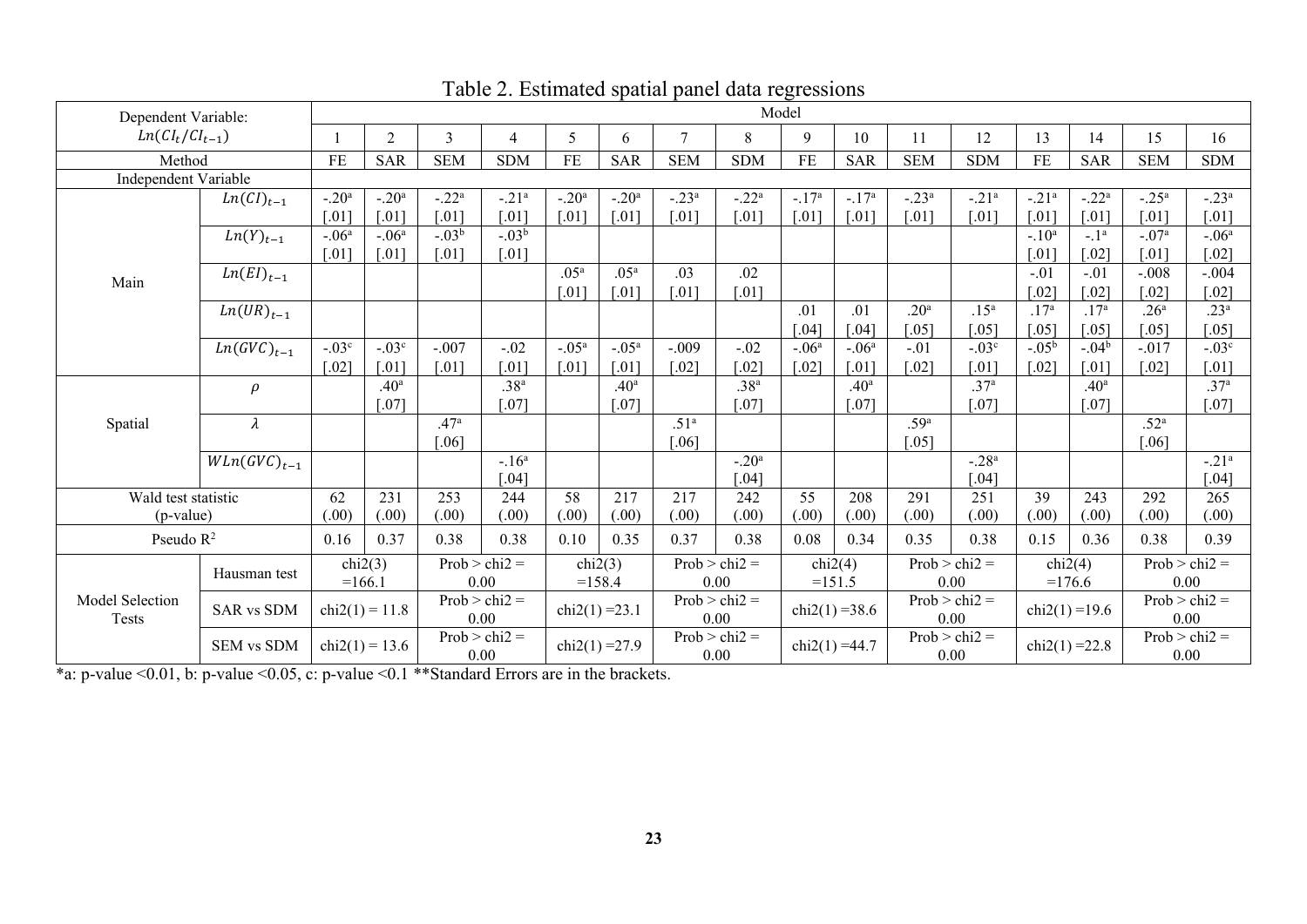| Dependent Variable:    |                            | Model                |                     |                     |                      |                     |                     |                     |               |                     |                     |                      |                      |                     |                       |                     |                      |
|------------------------|----------------------------|----------------------|---------------------|---------------------|----------------------|---------------------|---------------------|---------------------|---------------|---------------------|---------------------|----------------------|----------------------|---------------------|-----------------------|---------------------|----------------------|
| $Ln(CI_t/CI_{t-1})$    |                            |                      | $\overline{2}$      | 3                   | $\overline{4}$       | 5                   | 6                   | 7                   | 8             | 9                   | 10                  | 11                   | 12                   | 13                  | 14                    | 15                  | 16                   |
|                        | Method                     | <b>FE</b>            | <b>SAR</b>          | <b>SEM</b>          | <b>SDM</b>           | <b>FE</b>           | <b>SAR</b>          | <b>SEM</b>          | <b>SDM</b>    | <b>FE</b>           | <b>SAR</b>          | <b>SEM</b>           | <b>SDM</b>           | $\rm FE$            | <b>SAR</b>            | <b>SEM</b>          | <b>SDM</b>           |
|                        | Independent Variable       |                      |                     |                     |                      |                     |                     |                     |               |                     |                     |                      |                      |                     |                       |                     |                      |
|                        | $\overline{Ln}(CI)_{t-1}$  | $-.20a$              | $-.21a$             | $-.22a$             | $-.21a$              | $-.20a$             | $-.20a$             | $-.23a$             | $-.22a$       | $-.17a$             | $-.17a$             | $-.23a$              | $-.21a$              | $-.21a$             | $-.22a$               | $-.25a$             | $-.23a$              |
|                        |                            | $\left[ .01 \right]$ | $\lceil .01 \rceil$ | $\lceil .01 \rceil$ | $\lceil .01 \rceil$  | $\lceil .01 \rceil$ | $[.01]$             | $\lceil .01 \rceil$ | [.01]         | $[.01]$             | $[.01]$             | $[.01]$              | $[.01]$              | $\lceil .01 \rceil$ | $\lceil .01 \rceil$   | $\lceil .01 \rceil$ | $[.01]$              |
|                        | $Ln(Y)_{t-1}$              | $-.06a$              | $-06^a$             | $-0.03^b$           | $-0.03^{b}$          |                     |                     |                     |               |                     |                     |                      |                      | $-.10a$             | $-.10^{\overline{a}}$ | $-.07a$             | $-.06a$              |
|                        |                            | $[.01]$              | $[.01]$             | $[.01]$             | $\lceil .01 \rceil$  |                     |                     |                     |               |                     |                     |                      |                      | $\lceil .01 \rceil$ | $[.02]$               | $\lceil .01 \rceil$ | $[.03]$              |
| Direct Effect          | $Ln(EI)_{t-1}$             |                      |                     |                     |                      | .05 <sup>a</sup>    | .05 <sup>a</sup>    | .03                 | .02           |                     |                     |                      |                      | $-.01$              | $-.01$                | $-.008$             | $-.003$              |
|                        |                            |                      |                     |                     |                      | $[.01]$             | $[.01]$             | $\lceil .01 \rceil$ | $.01$ ]       |                     |                     |                      |                      | $\lceil .02 \rceil$ | $[.02]$               | $\lceil .02 \rceil$ | $\lceil .02 \rceil$  |
|                        | $Ln(UR)_{t-1}$             |                      |                     |                     |                      |                     |                     |                     |               | .01                 | .01                 | .20 <sup>a</sup>     | .15 <sup>a</sup>     | .17 <sup>a</sup>    | .17 <sup>a</sup>      | .26 <sup>a</sup>    | .23 <sup>a</sup>     |
|                        |                            |                      |                     |                     |                      |                     |                     |                     |               | $\left[ .04\right]$ | $[.04]$             | $\left[ .05 \right]$ | $\left[ .05 \right]$ | $\lceil .05 \rceil$ | $[.05]$               | $\lceil .05 \rceil$ | $[.05]$              |
|                        | $Ln(GVC)_{t-1}$            | $-.03c$              | $-.03c$             | $-.007$             | $-.02$               | $-.05a$             | $-.05c$             | $-.009$             | $-.02$        | $-.06a$             | $-.06a$             | $-.01$               | $-.03c$              | $-0.05^{\rm b}$     | $-.04a$               | $-.017$             | $-.03c$              |
|                        |                            | $\lceil .02 \rceil$  | $\lceil .01 \rceil$ | $\lceil .01 \rceil$ | $\lceil .01 \rceil$  | [.01]               | [.01]               | $\lceil .02 \rceil$ | [.01]         | $\lceil .02 \rceil$ | [.01]               | $[.02]$              | $[.01]$              | $\lceil .02 \rceil$ | $[.01]$               | $\lceil .02 \rceil$ | $\lceil .01 \rceil$  |
|                        | $Ln(CI)_{t-1}$             |                      | $-.14a$             |                     | $-.13a$              |                     | $-.14a$             |                     | $-.14a$       |                     | $-.12a$             |                      | $-.13a$              |                     | $-.15a$               |                     | $-.15a$              |
|                        |                            |                      | [.04]               |                     | $[.05]$              |                     | $\lceil .04 \rceil$ |                     | .04]          |                     | $\lceil.04\rceil$   |                      | $\left[ .04\right]$  |                     | $[.05]$               |                     | $\left[ .05 \right]$ |
|                        | $Ln(Y)_{t-1}$              |                      | $-.04b$             |                     | $-.02c$              |                     |                     | .51 <sup>a</sup>    |               |                     |                     |                      |                      |                     | $-.07b$               |                     | $-.04a$              |
| <b>Indirect Effect</b> |                            |                      | [.01]               |                     | [.012]               |                     |                     | [.06]               |               |                     |                     |                      |                      |                     | $[.02]$               |                     | $[.01]$              |
|                        | $Ln(EI)_{t-1}$             |                      |                     |                     |                      |                     | .03 <sup>b</sup>    |                     | .01           |                     |                     |                      |                      |                     | $-.007$               |                     | $-.002$              |
|                        |                            |                      |                     |                     |                      |                     | $[.01]$             |                     | $.01$ ]       |                     |                     |                      |                      |                     | $[.01]$               |                     | $\lceil .01 \rceil$  |
|                        | $Ln(UR)_{t-1}$             |                      |                     |                     |                      |                     |                     |                     |               |                     | .007                |                      | .09 <sup>b</sup>     |                     | $.12^{b}$             |                     | $.14^{b}$            |
|                        |                            |                      |                     |                     |                      |                     |                     |                     |               |                     | [.03]               |                      | [.04]                |                     | $[.05]$               |                     | $[.06]$              |
|                        | $\overline{Ln(GVC)}_{t-1}$ |                      | $-.02$              |                     | $-0.28$ <sup>a</sup> |                     | $-.03^{b}$          |                     | $-3^{b}$      |                     | $-.04b$             |                      | $-.47a$              |                     | $-.03c$               |                     | $-.36a$              |
|                        |                            |                      | $[.01]$             |                     | [.08]                |                     | $\lceil .01 \rceil$ |                     | $[.07]$       |                     | $[.01]$             |                      | [.09]                |                     | $[.01]$               |                     | $[.09]$              |
|                        | $\overline{Ln}(CI)_{t-1}$  | $-.20a$              | $-.35a$             | $-.22a$             | $-.35a$              | $-.20a$             | $-.35a$             | $-.23a$             | $-.36a$       | $-.17a$             | $-.35a$             | $-.23a$              | $-.34a$              | $-21a$              | $-.37a$               | $-.25a$             | $-.39a$              |
|                        |                            | [.01]                | $[.05]$             | $\lceil .01 \rceil$ | [.05]                | [.01]               | [.05]               | [.01]               | [.05]         | $[.01]$             | [.05]               | [.01]                | $[.04]$              | $\lceil .01 \rceil$ | [.06]                 | [.01]               | $[.06]$              |
| <b>Total Effect</b>    | $Ln(Y)_{t-1}$              | $-.06a$              | $-.11a$             | $-.03b$             | $-0.05^{\rm b}$      |                     |                     |                     |               |                     |                     |                      |                      | $-.10a$             | $-.17a$               | $-.07a$             | $-.10a$              |
|                        |                            | $\lceil .01 \rceil$  | $\left[ .03\right]$ | $\lceil .01 \rceil$ | $\lceil .02 \rceil$  |                     |                     |                     |               |                     |                     |                      |                      | $[.01]$             | $[.04]$               | $\lceil .01 \rceil$ | $\left[ .03\right]$  |
|                        | $\overline{Ln(EI)}_{t-1}$  |                      |                     |                     |                      | .05 <sup>a</sup>    | .08 <sup>b</sup>    | $\overline{.03}$    | .04           |                     |                     |                      |                      | $-.01$              | $-.01$                | $-.008$             | $-.006$              |
|                        |                            |                      |                     |                     |                      | $[.01]$             | $\lceil .03 \rceil$ | [.01]               | $.03$ ]       |                     |                     |                      |                      | $\lceil .02 \rceil$ | $[.03]$               | $\lceil .02 \rceil$ | $\left[ .03\right]$  |
|                        | $\overline{Ln}(UR)_{t-1}$  |                      |                     |                     |                      |                     |                     |                     |               | .01                 | .01                 | .20 <sup>a</sup>     | .25 <sup>a</sup>     | .17 <sup>a</sup>    | .29 <sup>a</sup>      | .26 <sup>a</sup>    | .37 <sup>a</sup>     |
|                        |                            |                      |                     |                     |                      |                     |                     |                     |               | $\lceil.04\rceil$   | $[.07]$             | [.05]                | [.08]                | $[.05]$             | [.09]                 | [.05]               | [.09]                |
|                        | $Ln(GVC)_{t-1}$            | $-.03c$              | $-0.05$             | $-.007$             | $-30^{\circ}$        | $-.05a$             | $-0.09a$            | $-.009$             | $-36^{\circ}$ | $-.06a$             | $-.10a$             | $-.01$               | $-.51a$              | $-0.05^{b}$         | $-08c$                | $-.017$             | $-.40a$              |
|                        |                            | $\lceil .02 \rceil$  | $\left[ .03\right]$ | $\lceil .01 \rceil$ | [.08]                | $[.01]$             | $[.03]$             | $\lceil .02 \rceil$ | $[.07]$       | $\lceil .02 \rceil$ | $\lceil .03 \rceil$ | $\lceil .02 \rceil$  | [.09]                | $\lceil .02 \rceil$ | $[.03]$               | $\lceil .02 \rceil$ | $[.09]$              |
| Convergence rate       |                            | 0.22                 | 0.43                | 0.24                | 0.43                 | 0.22                | 0.43                | 0.26                | 0.44          | 0.18                | 0.43                | 0.26                 | 0.41                 | 0.23                | 0.46                  | 0.28                | 0.49                 |

|--|

\*a: p-value <0.01, b: p-value <0.05, c: p-value <0.1 \*\*Standard Errors are in the brackets.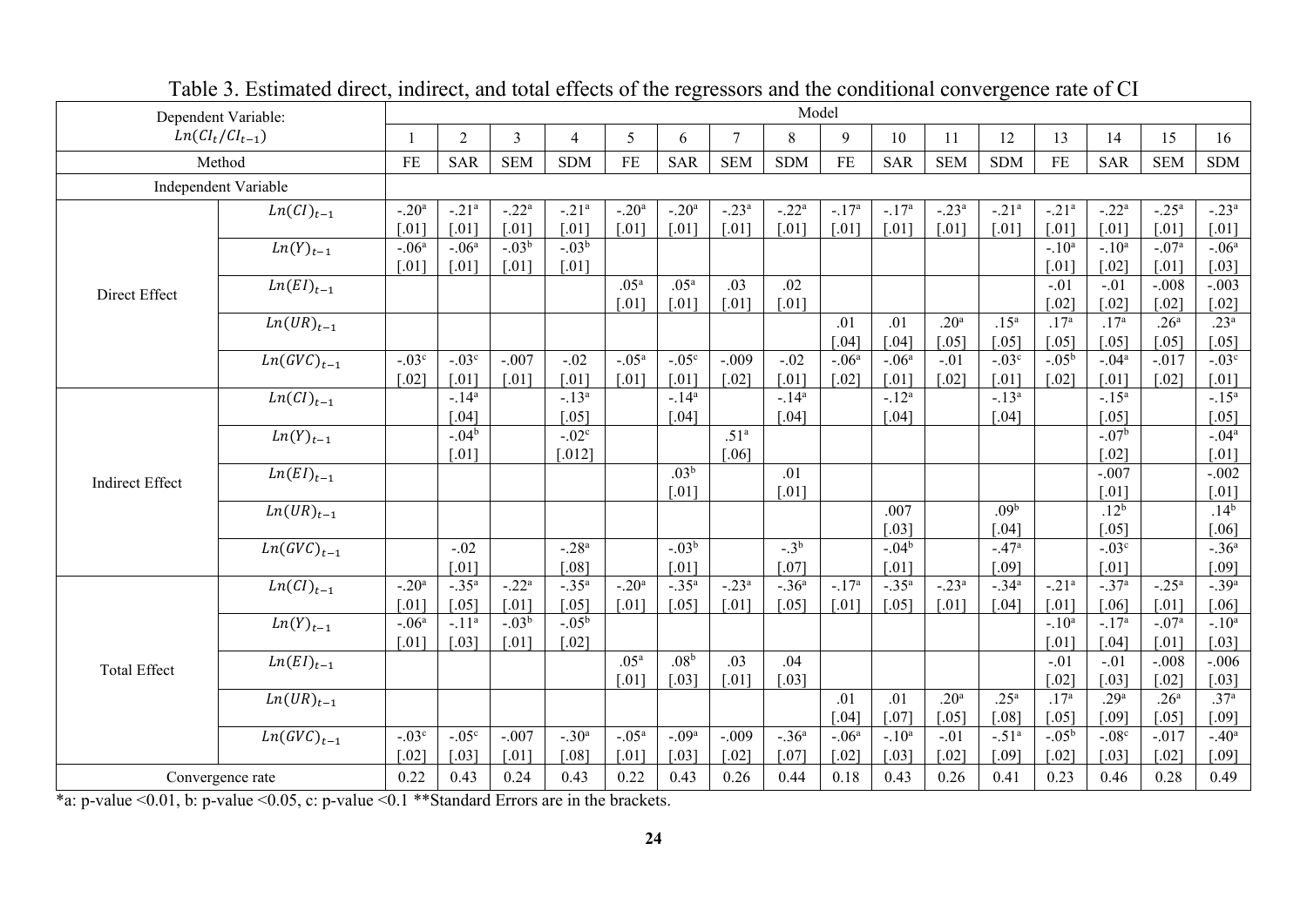#### **6. Conclusion**

Having transformed the structure and processes of production in most developing and developed countries, GVCs provide a new form of trade that allows countries to benefit from their comparative advantages in production tasks. Apart from the economic benefits of GVC-based trade and expanding participation in GVCs, their environmental advantages and disadvantages are also among controversial topics in the economic literature.

This study analyzed the role of GVCs in the environmental performance of countries and sought to determine whether GVC-based trade could facilitate the CI convergence of the countries. The study also evaluated the effects of participation in GVCs on the CI growth of the countries. Spatial statistics were employed to model and analyze the data collected from 101 countries in the period from 1997 to 2014. Moreover, the economic distance between the countries was defined in terms of their bilateral TiVA within GVCs. The results of statistical tests showed that there was a CI growth correlation between countries that had more bilateral GVC-based trade. In addition, considering the GVC-based trade between countries, the conditional convergence of countries in terms of the CI growth was confirmed. The results also demonstrate that expanding participation in GVCs not only helps reduce the CI growth of the countries, but it also affects the CI growth of their trading partners (through spillover effects). Hence, the environmental performance of a country with GVCs-based trade partners that have better environmental performance will relatively improve.

It can also be stated that this new form of trade provides various capacities, especially for developing countries, to benefit from the knowledge and technology of their trading partners for economic and environmental purposes. In this regard, the necessity of adapting local production processes to global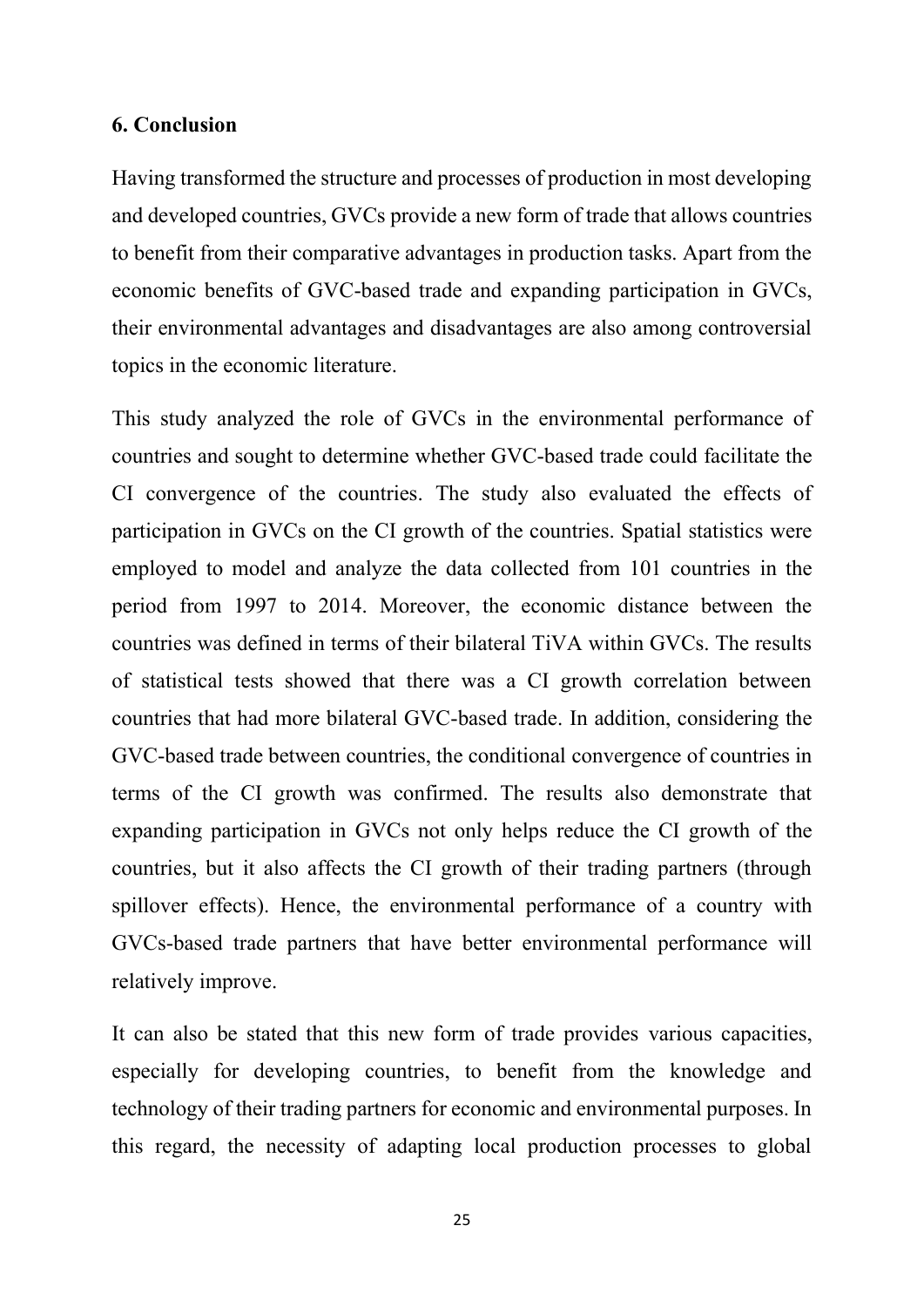processes within GVCs can encourage the promotion of production processes and their adaptation to the global production structure. Additionally, the environmental policies of countries within the context of GVC-based trade are more likely to become more convergent. For instance, multinational enterprises that outsource their production processes within GVCs will probably not only transfer technology and knowledge to their partners in other countries, but also require them to comply with certain laws and regulations, including environmental standards. Furthermore, GVCs can serve as a potential platform for improving the environmental performance of countries (at least reduce their CI growth) and converging their environmental indicators.

According to the findings, the capacities of GVCs should be considered in environmental policies and measures to combat climate change. The results showed that expanding participation in GVCs improved the carbon efficiency of the countries, *i.e.*, an important and fundamental (albeit insufficient) step in advancing environmental goals, even with the existence of carbon leakage in trade. Moreover, increasing TiVA with countries on the path of improving carbon efficiency can be an appropriate strategy for developing countries to enhance their environmental performance.

This study contributes to the empirical literature on the link between trade and the environment by analyzing the CI correlation and conditional convergence of countries within the context of GVC-based trade. Nevertheless, more studies must be conducted on the subject, especially on the emission of greenhouse gases and pollutants such as  $SO_2$  to gain a better insight into the role of GVCs in the convergence of the countries' environmental performance. The scale, composition, and technical effects of expanding GVCs on the environmental performance of countries can also be an important area of research for future studies to separately analyze different mechanisms of impacts for the GVCs on the environment.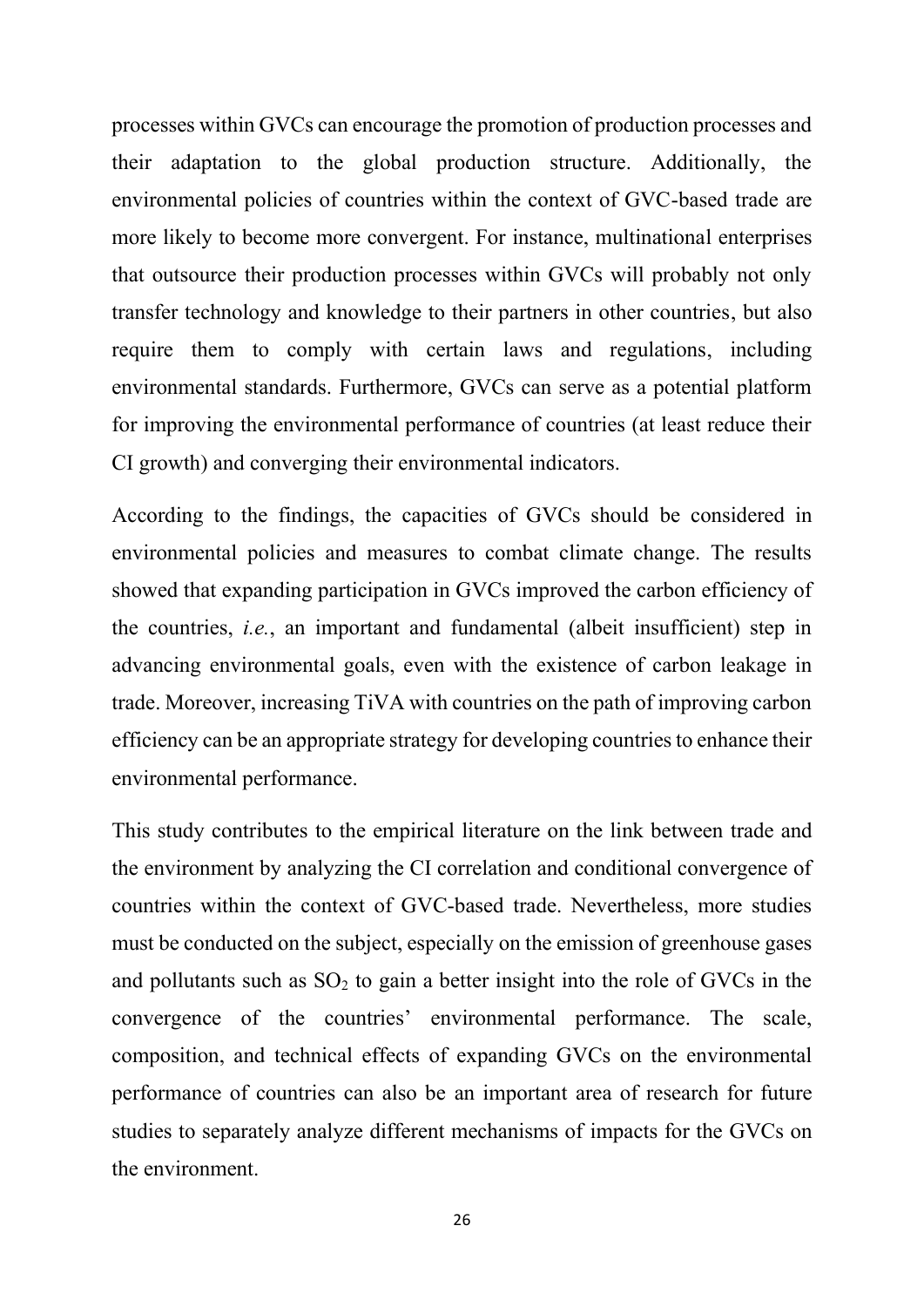#### **References**

- Anselin, L., 2003a. Spatial externalities, spatial multipliers, and spatial econometrics. Int. Reg. Sci. Rev. 26, 153–166. https://doi.org/10.1177/0160017602250972
- Anselin, L., 2003b. Spatial Econometrics, in: A Companion to Theoretical Econometrics. John Wiley & Sons, Ltd, pp. 310–330. https://doi.org/https://doi.org/10.1002/9780470996249.ch15
- Antweiler, W., Copeland, B.R., Taylor, M.S., 2001. Is free trade good for the environment? Am. Econ. Rev. 91, 877–908. https://doi.org/10.1257/aer.91.4.877
- Apergis, N., Payne, J.E., 2020. NAFTA and the convergence of CO2 emissions intensity and its determinants. Int. Econ. 161, 1–9. https://doi.org/10.1016/j.inteco.2019.10.002
- Aslam, A., Novta, N., Rodrigues-Bastos, F., 2017. Calculating Trade in Value Added, WP/17/178, July 2017.
- Awad, A., 2019. Does economic integration damage or benefit the environment? Africa's experience. Energy Policy 132, 991–999. https://doi.org/10.1016/j.enpol.2019.06.072
- Baghdadi, L., Martinez-Zarzoso, I., Zitouna, H., 2013. Are RTA agreements with environmental provisions reducing emissions? J. Int. Econ. 90, 378– 390. https://doi.org/10.1016/j.jinteco.2013.04.001
- Baldwin, R., 2017. The great convergence: Information technology and the New Globalization, Ekonomicheskaya Sotsiologiya. https://doi.org/10.17323/1726-3247-2017-5-40-51
- Bernhardt, T., Pollak, R., 2016. Economic and social upgrading dynamics in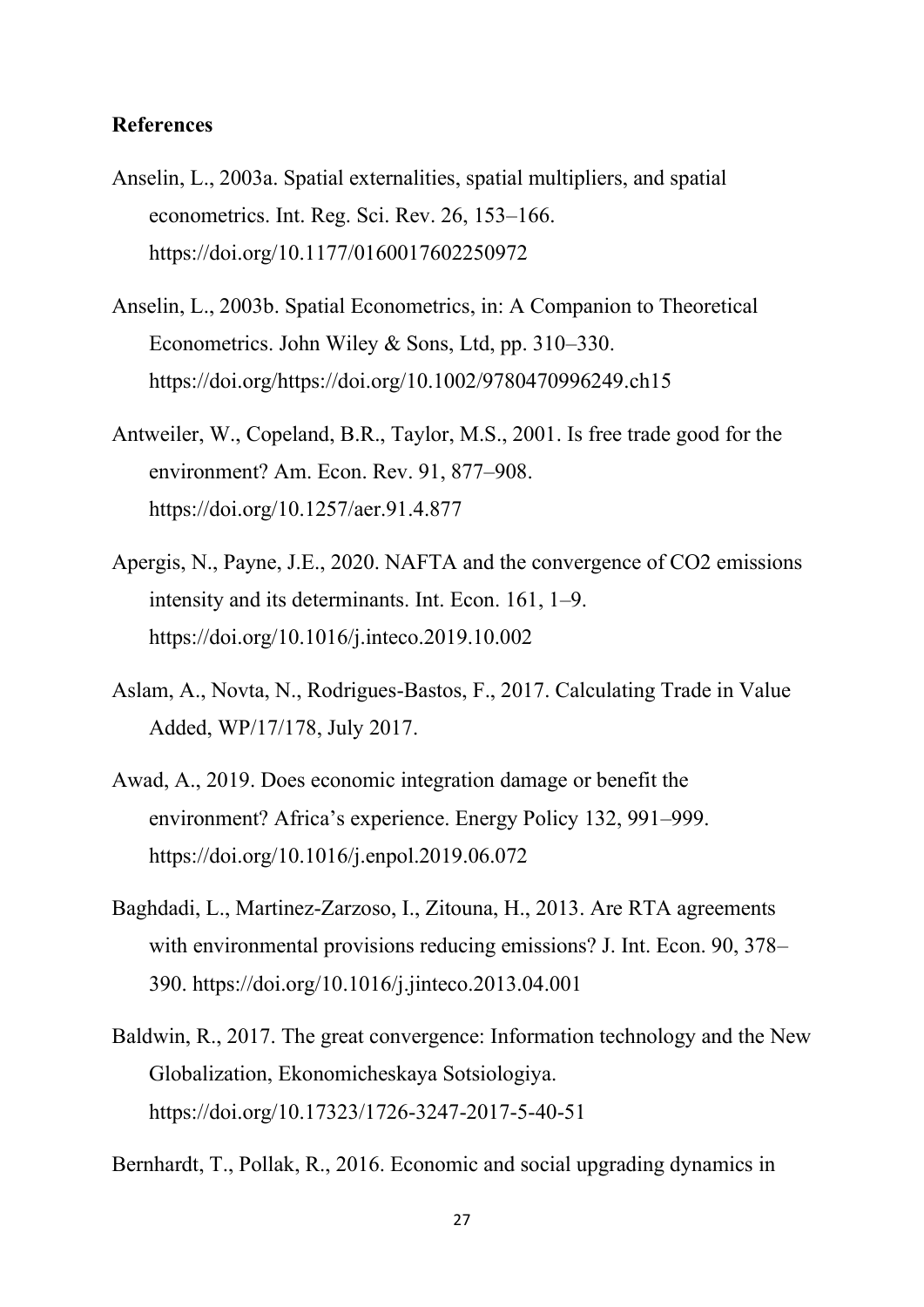global manufacturing value chains: A comparative analysis. Environ. Plan. A 48, 1220–1243. https://doi.org/10.1177/0308518X15614683

- Casella, B., Bolwijn, R., Moran, D., Kanemoto, K., 2019. UNCTAD insights: Improving the analysis of global value chains: the UNCTAD-Eora Database. Transnatl. Corp. 26, 115–142. https://doi.org/10.18356/3aad0f6aen
- Cherniwchan, J., Copeland, B.R., Taylor, M.S., 2017. Trade and the environment: New methods, measurements, and results. Annu. Rev. Econom. 9, 59–85. https://doi.org/10.1146/annurev-economics-063016- 103756
- Conley, T.G., Topa, G., 2002. Socio-economic distance and spatial patterns in unemployment. J. Appl. Econom. 17, 303–327.
- Copeland, B.R., Taylor, M.S., 2013. Trade and the environment: Theory and evidence, Trade and the Environment: Theory and Evidence. https://doi.org/10.2307/3552527
- Dorrucci, E., Gunnella, V., Al-Haschimi, A., Benkovskis, K., Chiacchio, F., de Soyres, F., Lupidio, B. Di, Fidora, M., Franco-Bedoya, S., Frohm, E., Gradeva, K., López-Garcia, P., Koester, G., Nickel, C., Osbat, C., Pavlova, E., Schmitz, M., Schroth, J., Skudelny, F., Tagliabracci, A., Vaccarino, E., Wörz, J., 2019. The impact of global value chains onthe euro area economy. European Central Bank (ECB), Frankfurt a. M. https://doi.org/10.2866/870210
- Frankel, J.A., Rose, A.K., 2005. Is trade good or bad for the environment? sorting out the causality. Rev. Econ. Stat. 87, 85–91. https://doi.org/10.1162/0034653053327577

Gangodagamage, C., Zhou, X., Lin, H., 2008. Autocorrelation, Spatial, in: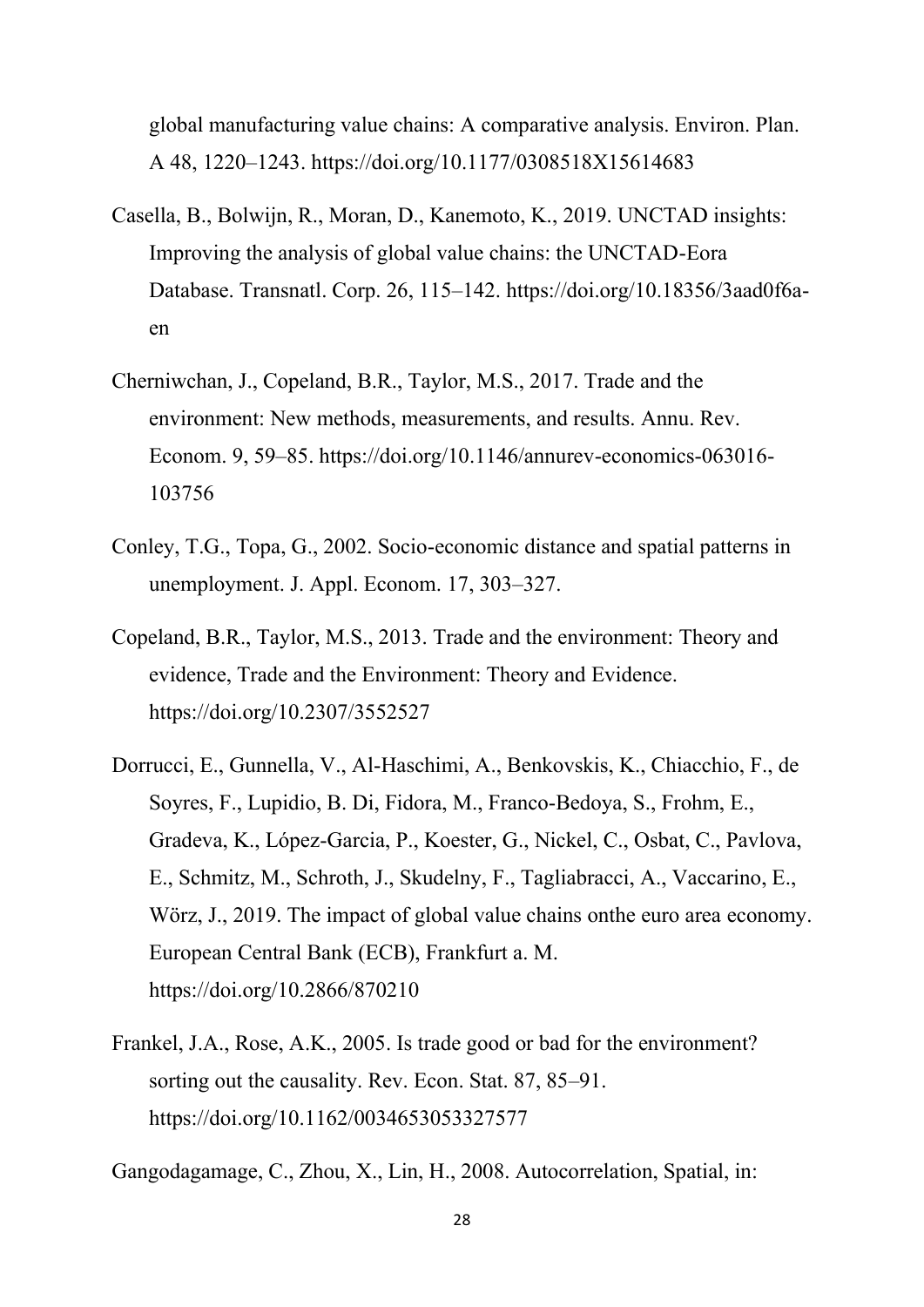Shekhar, S., Xiong, H. (Eds.), Encyclopedia of GIS. Springer US, Boston, MA, pp. 32–37. https://doi.org/10.1007/978-0-387-35973-1\_83

- Gerlagh, R., Kuik, O., 2014. Spill or leak? Carbon leakage with international technology spillovers: A CGE analysis. Energy Econ. 45, 381–388. https://doi.org/10.1016/j.eneco.2014.07.017
- Han, L., Han, B., Shi, X., Su, B., Lv, X., Lei, X., 2018. Energy efficiency convergence across countries in the context of China's Belt and Road initiative. Appl. Energy 213, 112–122. https://doi.org/10.1016/j.apenergy.2018.01.030
- Hanson, G.H., 2012. The rise of middle kingdoms: Emerging economies in global trade. J. Econ. Perspect. 26, 41–64. https://doi.org/10.1257/jep.26.2.41
- Holzinger, K., Knill, C., Sommerer, T., 2008. Environmental policy convergence: The impact of international harmonization, transnational communication, and regulatory competition. Int. Organ. 62, 553–587. https://doi.org/10.1017/S002081830808020X
- Huang, J., Liu, C., Chen, S., Huang, X., Hao, Y., 2019. The convergence characteristics of China's carbon intensity: Evidence from a dynamic spatial panel approach. Sci. Total Environ. 668, 685–695. https://doi.org/10.1016/j.scitotenv.2019.02.413
- Huang, R., Chen, G., Lv, G., Malik, A., Shi, X., Xie, X., 2020. The effect of technology spillover on CO2 emissions embodied in China-Australia trade. Energy Policy 144, 111544. https://doi.org/10.1016/j.enpol.2020.111544
- Huang, Z., Zhang, H., Duan, H., 2019. Nonlinear globalization threshold effect of energy intensity convergence in Belt and Road countries. J. Clean. Prod. 237. https://doi.org/10.1016/j.jclepro.2019.117750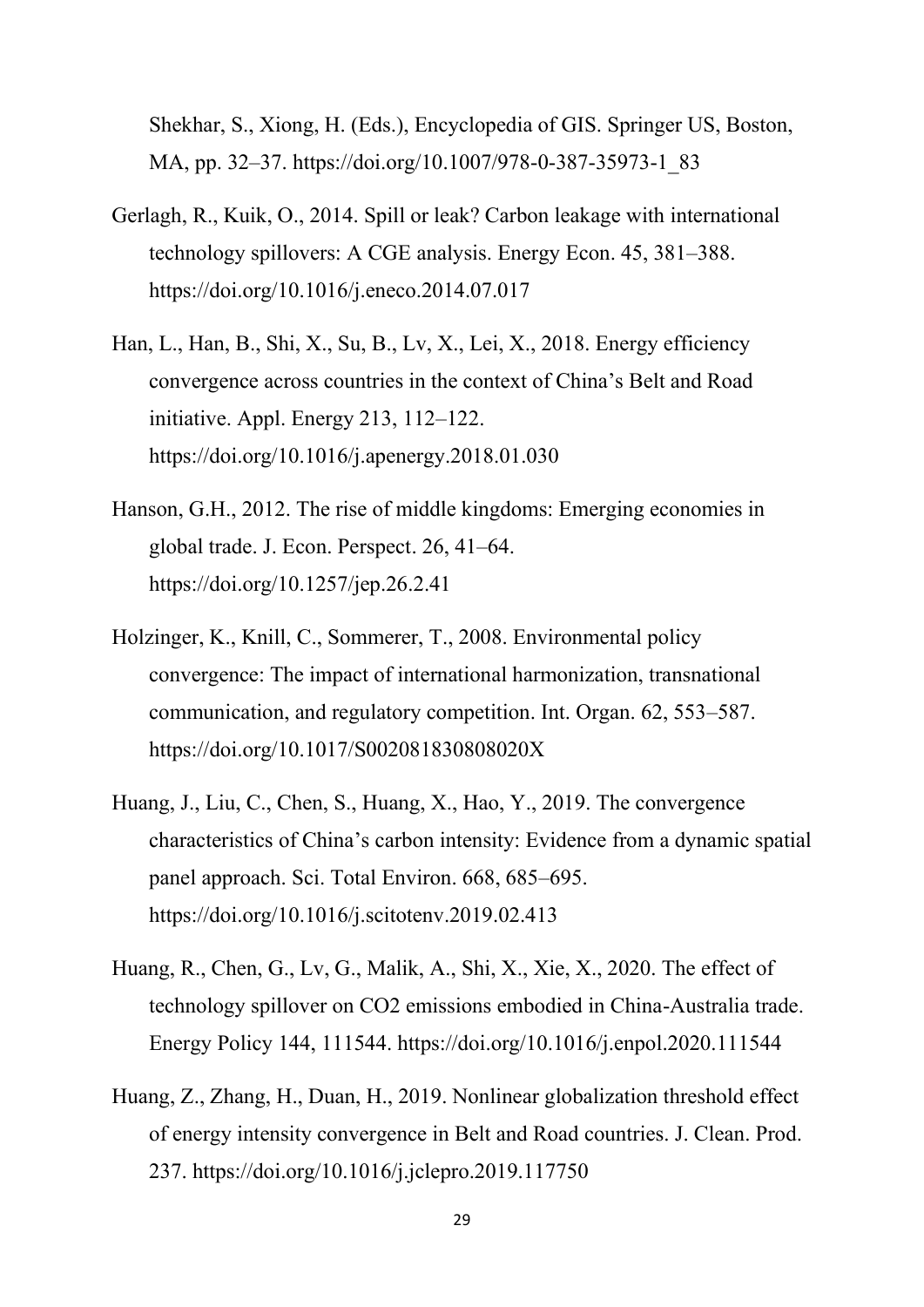- Ignatenko, A., Raei, F., Mircheva, B., 2019. Global Value Chains: What are the Benefits and Why Do Countries Participate? IMF Working Paper European Department Global Value Chains: What are the Benefits and Why Do Countries Participate ? IMF Work. Pap.
- Jaffe, A.B., Newell, R.G., Stavins, R.N., 2002. Environmental policy and technological change. Environ. Resour. Econ. 22, 41–70.
- Jangam, B.P., Rath, B.N., 2020. Cross-country convergence in global value chains: Evidence from club convergence analysis. Int. Econ. 163, 134–146. https://doi.org/10.1016/j.inteco.2020.06.002
- Jiang, L., Folmer, H., Ji, M., Zhou, P., 2018. Revisiting cross-province energy intensity convergence in China: A spatial panel analysis. Energy Policy 121, 252–263. https://doi.org/10.1016/j.enpol.2018.06.043
- Jiang, M., An, H., Gao, X., Liu, S., Xi, X., 2019. Factors driving global carbon emissions: A complex network perspective. Resour. Conserv. Recycl. 146, 431–440. https://doi.org/10.1016/j.resconrec.2019.04.012
- Kalkhan, M.A., 2011. Spatial statistics: geospatial information modeling and thematic mapping. CRC press.
- Kaltenegger, O., Löschel, A., Pothen, F., 2017. The effect of globalisation on energy footprints: Disentangling the links of global value chains. Energy Econ. 68, 148–168. https://doi.org/10.1016/j.eneco.2018.01.008
- Keller, W., 2010. International trade, foreign direct investment, and technology spillovers, 1st ed, Handbook of the Economics of Innovation. Elsevier B.V. https://doi.org/10.1016/S0169-7218(10)02003-4
- Koopman, R., Wang, Z., Wei, S.J., 2014. Tracing value-added and double counting in gross exports. Am. Econ. Rev. 104, 459–494.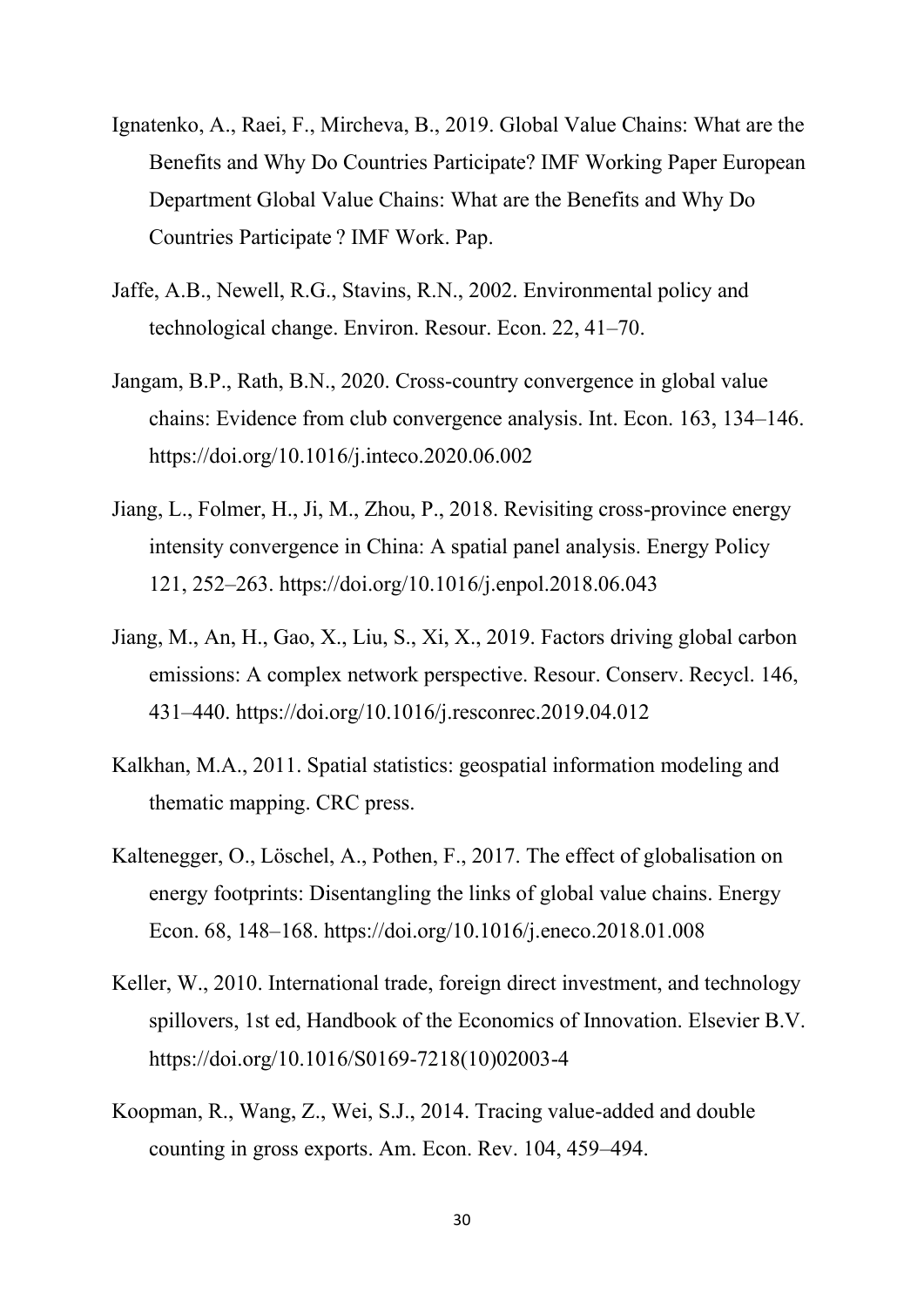https://doi.org/10.1257/aer.104.2.459

- Kummritz, V., 2016. Do Global Value Chains Cause Industrial Development?, CTEI Working Paper No 2016-01.
- LeSage, J., Pace, R.K., 2009. Introduction to Spatial Econometrics. Chapman and Hall/CRC. https://doi.org/10.1201/9781420064254
- LeSage, J.P., Fischer, M.M., 2008. Spatial growth regressions: Model specification, estimation and interpretation. Spat. Econ. Anal. 3, 275–304. https://doi.org/10.1080/17421770802353758
- Levin, A., Lin, C.F., Chu, C.S.J., 2002. Unit root tests in panel data: Asymptotic and finite-sample properties. J. Econom. 108, 1–24. https://doi.org/10.1016/S0304-4076(01)00098-7
- Liu, H., Li, J., Long, H., Li, Z., Le, C., 2018. Promoting energy and environmental efficiency within a positive feedback loop: Insights from global value chain. Energy Policy 121, 175–184. https://doi.org/10.1016/j.enpol.2018.06.024
- López, L.A., Cadarso, M.Á., Zafrilla, J., Arce, G., 2019. The carbon footprint of the U.S. multinationals' foreign affiliates. Nat. Commun. 10, 1–11. https://doi.org/10.1038/s41467-019-09473-7
- Lovely, M., Popp, D., 2011. Trade, technology, and the environment: Does access to technology promote environmental regulation? J. Environ. Econ. Manage. 61, 16–35. https://doi.org/10.1016/j.jeem.2010.08.003
- Markusen, J.R., 1984. Multinationals, multi-plant economies, and the gains from trade. J. Int. Econ. 16, 205–226.
- Nemati, M., Hu, W., Reed, M., 2019. Are free trade agreements good for the environment? A panel data analysis. Rev. Dev. Econ. 23, 435–453.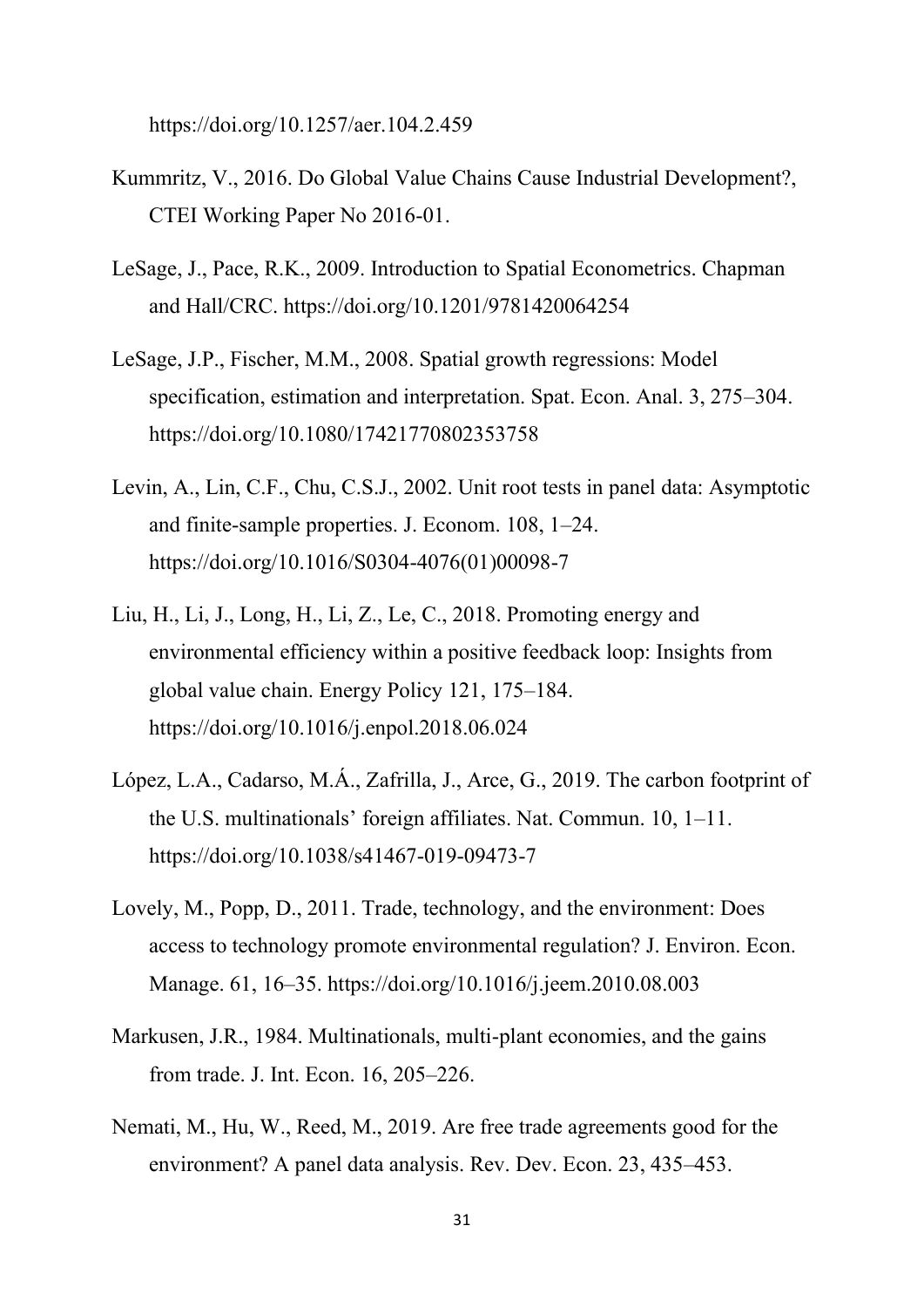https://doi.org/10.1111/rode.12554

- Nicoletti, G., Golub, S.S., Hajkova, D., Mirza, D., Yoo, K.-Y., 2003. Policies and international integration: influences on trade and foreign direct investment (No. 359), OECD Economics Department Working Papers. https://doi.org/http://dx.doi.org/10.1787/062321126487
- Piermartini, R., Rubínová, S., 2014. Knowledge spillovers through international supply chains, WTO Staff Working Papers.
- Pigato, M., Black, S.J., Dussaux, D., Mao, Z., McKenna, M., Rafaty, R., Touboul, S., 2020. Technology Transfer and Innovation for Low-Carbon Development. Washington, DC: World Bank. https://doi.org/10.1596/978- 1-4648-1500-3
- Qi, S.Z., Peng, H.R., Zhang, Y.J., 2019. Energy intensity convergence in Belt and Road Initiative (BRI) countries: What role does China-BRI trade play? J. Clean. Prod. 239, 118022. https://doi.org/10.1016/j.jclepro.2019.118022
- Rodrik, D., 2018. New Technologies, Global Value Chains, and Developing Economies. Oxford. United Kingdom, Cambridge, MA. https://doi.org/10.3386/w25164
- Servén, L., Abate, G.D., 2020. Adding space to the international business cycle. J. Macroecon. 65. https://doi.org/10.1016/j.jmacro.2020.103211
- Shen, J., 2008. Trade liberalization and environmental degradation in China. Appl. Econ. 40, 997–1004. https://doi.org/10.1080/00036840600771148
- Sun, C., Li, Z., Ma, T., He, R., 2019. Carbon efficiency and international specialization position: Evidence from global value chain position index of manufacture. Energy Policy 128, 235–242. https://doi.org/10.1016/j.enpol.2018.12.058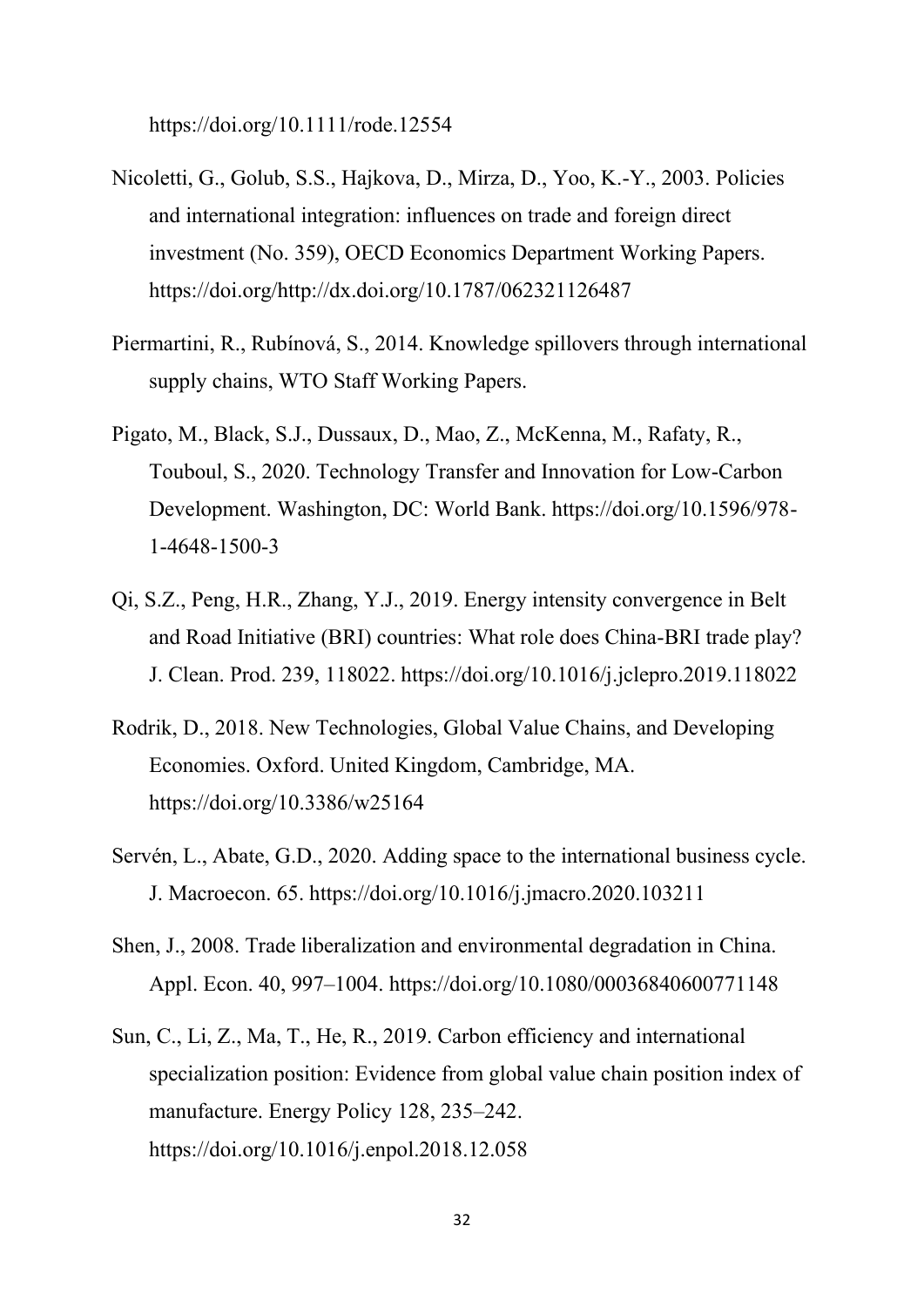- Taglioni, D., Winkler, D., Taglioni, D., Winkler, D., 2016. Making Global Value Chains Work for Development, in: Making Global Value Chains Work for Development. The World Bank, pp. i–xxii. https://doi.org/10.1596/978-1-4648-0157-0\_fm
- Thomakos, D.D., Alexopoulos, T.A., 2016. Carbon intensity as a proxy for environmental performance and the informational content of the EPI. Energy Policy 94, 179–190. https://doi.org/10.1016/j.enpol.2016.03.030
- Wan, J., Baylis, K., Mulder, P., 2015. Trade-facilitated technology spillovers in energy productivity convergence processes across EU countries. Energy Econ. 48, 253–264. https://doi.org/10.1016/j.eneco.2014.12.014
- Wang, Z., Wei, S.-J., Yu, X., Zhu, K., 2017. NBER WORKING PAPER SERIES MEASURES OF PARTICIPATION IN GLOBAL VALUE CHAINS AND GLOBAL BUSINESS CYCLES Measures of Participation in Global Value Chains and Global Business Cycles. NBER Work. Pap.
- WDR, 2020. World Development Report 2020: Trading for Development in the Age of Global Value Chains. Washington, DC: World Bank, Washington, DC. https://doi.org/10.1596/978-1-4648-1457-0
- Weber, S., Gerlagh, R., Mathys, N.A., Moran, D., 2021. CO2 embodied in trade: trends and fossil fuel drivers. Environ. Sci. Pollut. Res. 1–19. https://doi.org/10.1007/s11356-020-12178-w
- Xin-gang, Z., Yuan-feng, Z., Yan-bin, L., 2019. The spillovers of foreign direct investment and the convergence of energy intensity. J. Clean. Prod. 206, 611–621. https://doi.org/10.1016/j.jclepro.2018.09.225
- Yasmeen, R., Li, Y., Hafeez, M., 2019. Tracing the trade–pollution nexus in global value chains: evidence from air pollution indicators. Environ. Sci. Pollut. Res. 26, 5221–5233. https://doi.org/10.1007/s11356-018-3956-0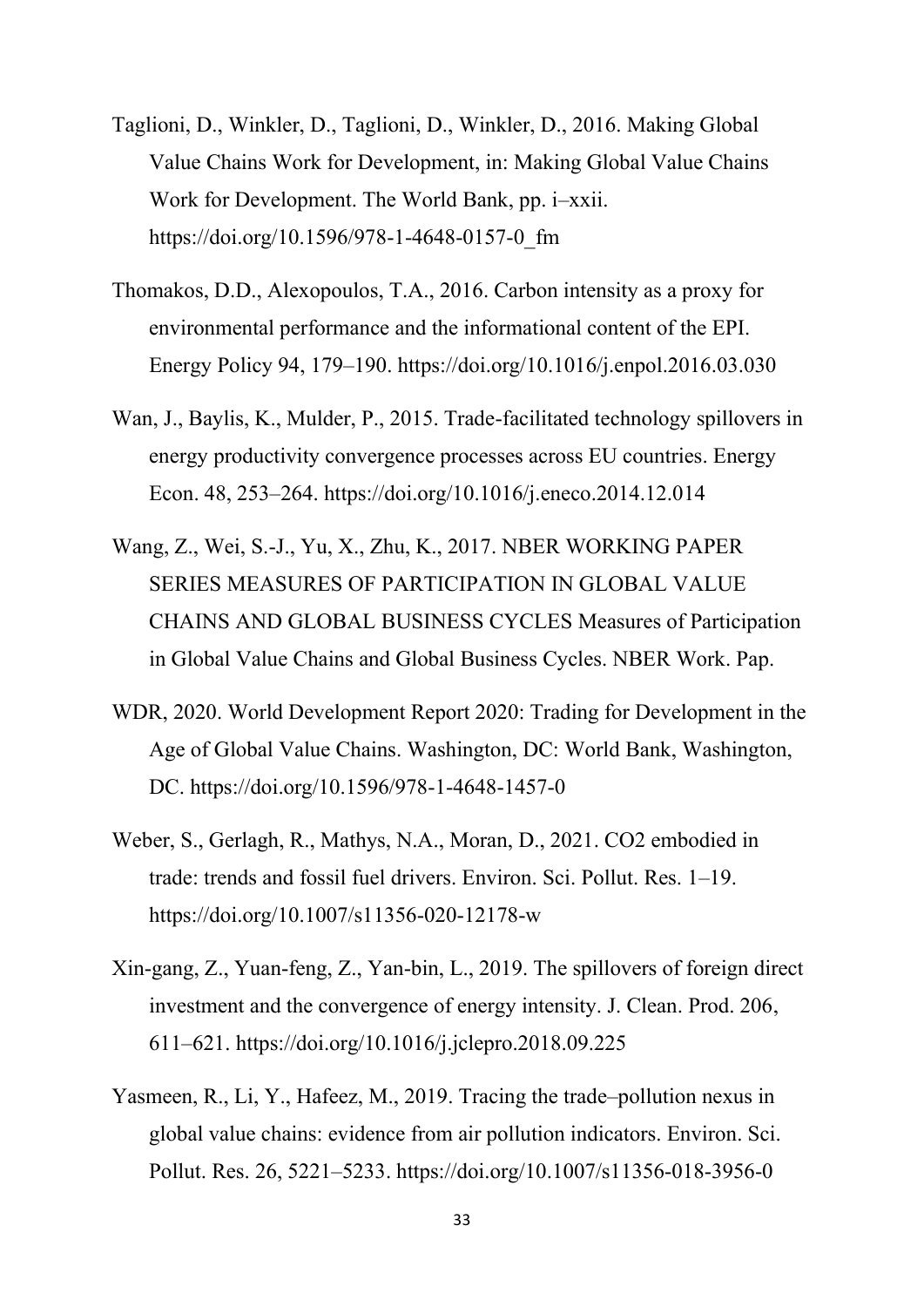You, W., Lv, Z., 2018. Spillover effects of economic globalization on CO2 emissions: A spatial panel approach. Energy Econ. 73, 248–257. https://doi.org/10.1016/j.eneco.2018.05.016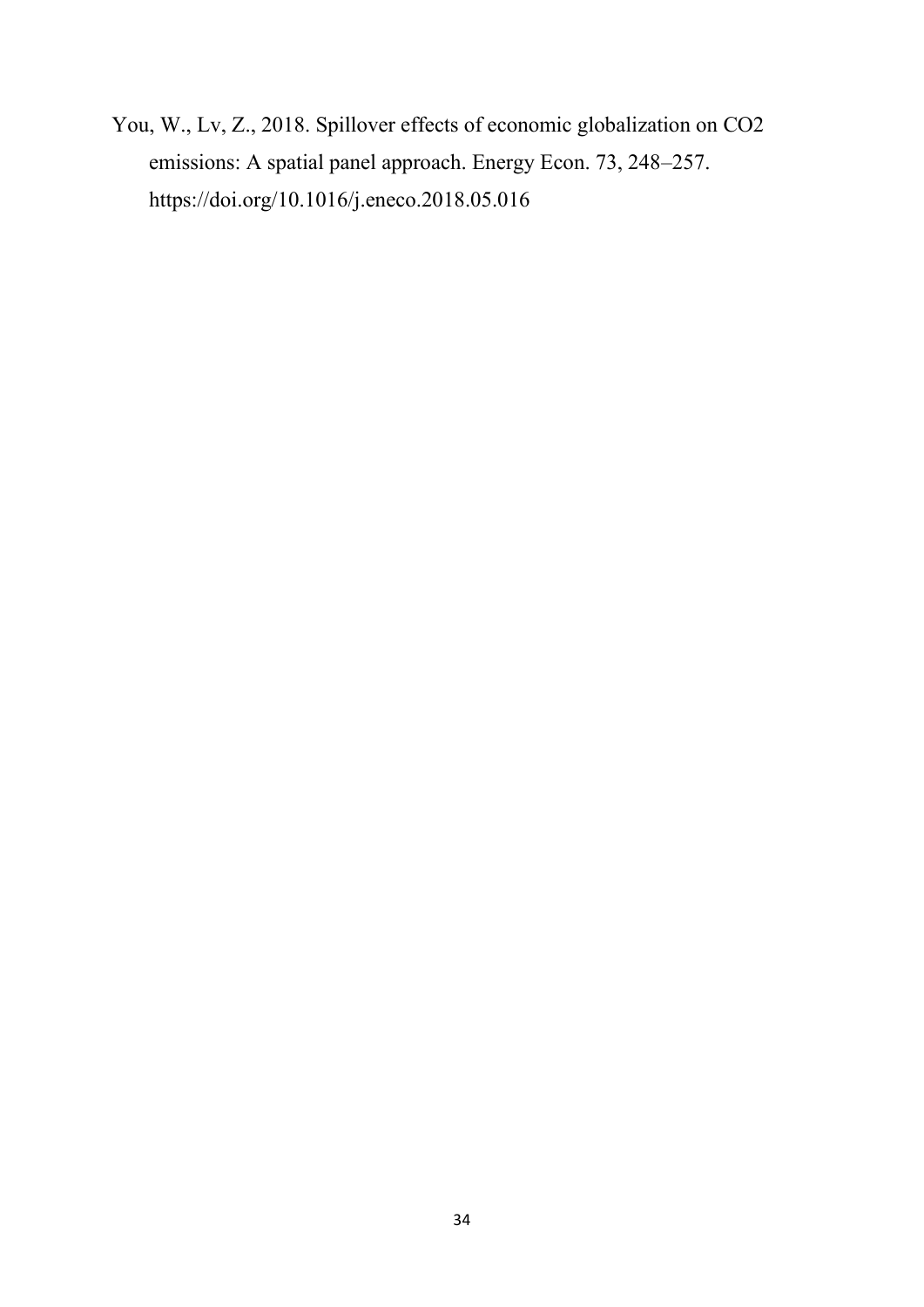# **Appendix A. List of Countries**

| Albania                | Hungary            | Romania              |
|------------------------|--------------------|----------------------|
| Argentina              | Iceland            | Russian Federation   |
| Australia              | India              | Saudi Arabia         |
| Austria                | Indonesia          | Senegal              |
| Azerbaijan             | Iran, Islamic Rep. | Singapore            |
| Bangladesh             | Iraq               | Slovak Republic      |
| Belgium                | Ireland            | Slovenia             |
| <b>Bolivia</b>         | Israel             | South Africa         |
| Bosnia and Herzegovina | Italy              | Spain                |
| <b>Botswana</b>        | Jamaica            | Sri Lanka            |
| <b>Brazil</b>          | Japan              | Sweden               |
| Bulgaria               | Jordan             | Switzerland          |
| Cambodia               | Kazakhstan         | Tajikistan           |
| Cameroon               | Korea, Rep.        | Thailand             |
| Canada                 | Kyrgyz Republic    | Togo                 |
| Chile                  | Latvia             | Tunisia              |
| China                  | Lebanon            | Turkey               |
| Colombia               | Lithuania          | Ukraine              |
| Costa Rica             | Luxembourg         | United Kingdom       |
| Cote d'Ivoire          | Malaysia           | <b>United States</b> |
| Croatia                | Malta              | Uruguay              |
| Cuba                   | Mauritius          |                      |
| Cyprus                 | Mexico             |                      |
| Czech Republic         | Mongolia           |                      |
| Denmark                | Morocco            |                      |
| Dominican Republic     | Mozambique         |                      |
| Ecuador                | Namibia            |                      |
| Egypt, Arab Rep.       | Nepal              |                      |
| El Salvador            | Netherlands        |                      |
| Estonia                | New Zealand        |                      |
| Finland                | Nicaragua          |                      |
| France                 | Nigeria            |                      |
| Gabon                  | Norway             |                      |
| Georgia                | Pakistan           |                      |
| Germany                | Panama             |                      |
| Ghana                  | Paraguay           |                      |
| Greece                 | Peru               |                      |
| Guatemala              | Philippines        |                      |
| Haiti                  | Poland             |                      |
| Honduras               | Portugal           |                      |

## **Table A1. List of countries in sample**